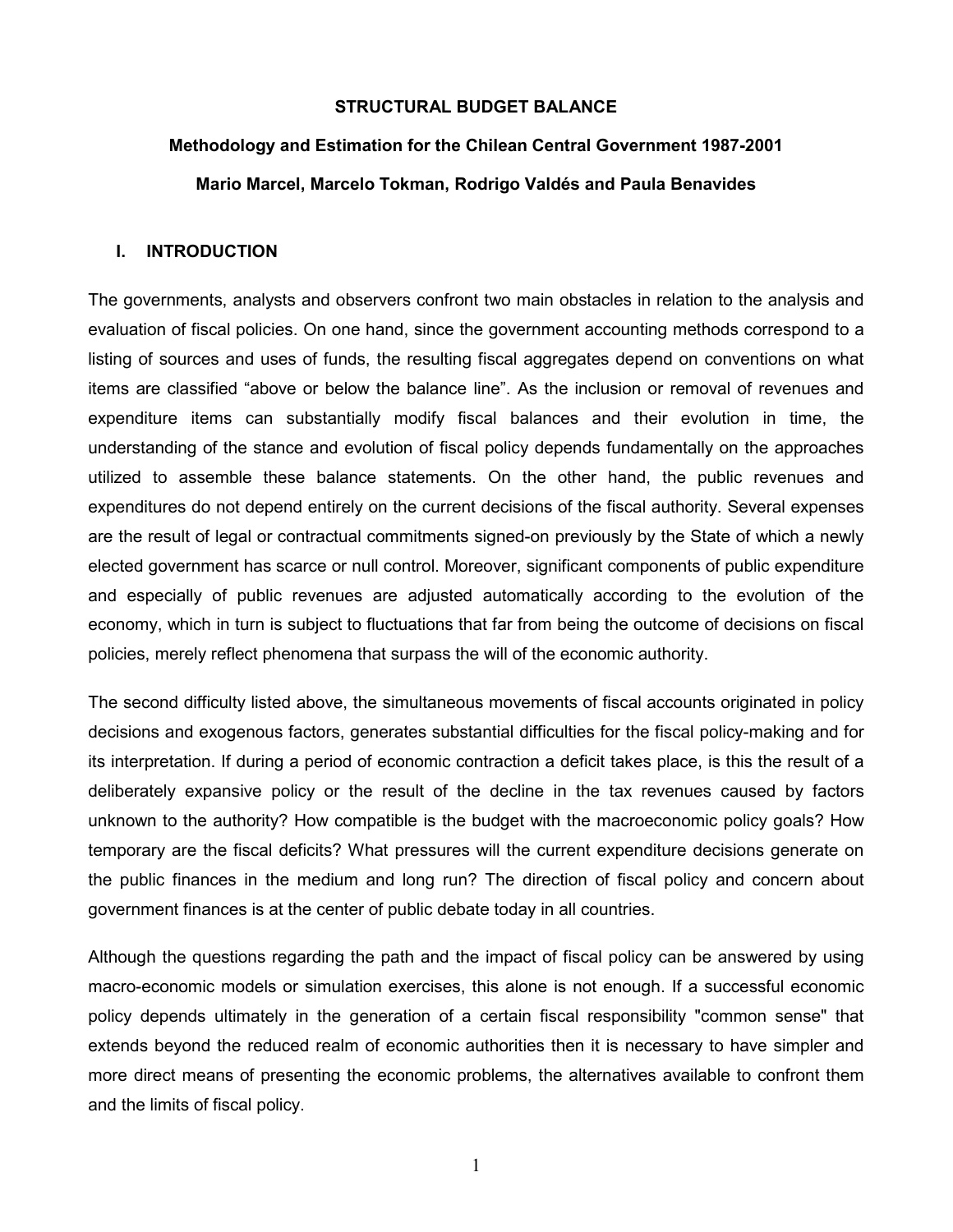The conventional fiscal balance does not respond entirely to this need. It is an *ex-post* measurement of the public sector's financial operation during a given period of time. Variables such as economic activity, inflation, the exchange rate or the level of interest rates determine, to a great extent, the evolution of the tax revenues and of some expenditure items. While analysts and other economic agents are interested in the discretionary fiscal policy stance, the conventional budgetary aggregates are usually dominated by several exogenous factors which do not allow to isolate the cyclical or temporary changes from the more permanent changes resulting from interventions by the economic authorities.

To extract conclusions on the orientation and results of fiscal policy, it is necessary to distinguish the exogenous and temporary components from the discretionary component in the evolution of fiscal aggregates. In order for these conclusions to have a useful impact on the formulation, analysis and evaluation of fiscal policy, it is necessary that the separation of these components be expressed in simple and comprehensible indicators, oriented to the general public.

Throughout the years, many economists have developed alternative methods attempting to achieve these objectives. An important part of these efforts has been translated into the construction of fiscal policy indicators, which vary in their construction and results according to the objectives that they seek to attain<sup>1</sup>. Some of the different objectives pursued by these indicators include: (i) the identification of fiscal policies; (ii) evaluation of the macroeconomic impact of fiscal policy; (iii) avoidance of a procyclical bias in the management of public finances, (iv) reinforcement of fiscal discipline; (v) assurance of continuity and stability in the management of public finances.

The objectives listed above are not always compatible with one another. The relative simplicity required for this kind of indicator imposes, on the one hand, limitations to their analytic sophistication. This explains the wide variety of techniques and indicators that have appeared at different times and in different circumstances, according to the needs of the times and the objectives of their authors.

The challenges related to the measurement and evaluation of fiscal policy are particularly relevant for developing economies. On one hand, the public finances in these countries tend to be more volatile and vulnerable to external shocks. On the other hand, developing countries have a greater exposure to changes in the external perception of their economic performance and therefore require a significant effort to ensure consistency and credibility in the handling of their economies.

This is the case of Chile, a country that has based a significant share of the trust accumulated in the financial markets in its prudent handling of public finances. Nevertheless, the development of an

 $\overline{a}$ 

 $1$  Marcel et al. (2001) reviews these fiscal policy indicators.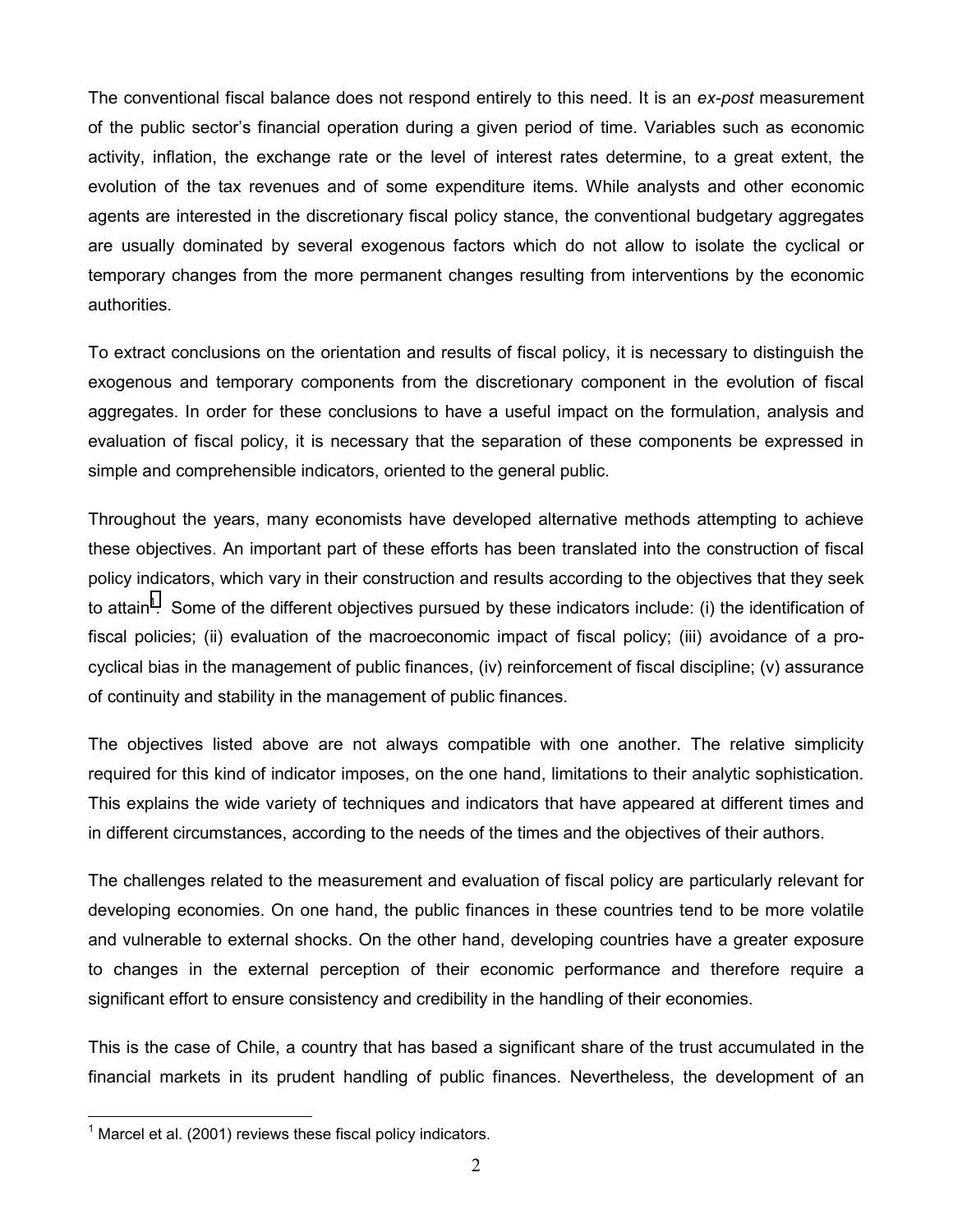appropriate group of fiscal policy indicators will allow the country to deepen this trust based on a greater transparency. In this context, the contribution seeked by this document is the development of a methodology used to calculate the structural budget balance for the Chilean public sector. This methodology confronts both difficulties mentioned before in relation to the analysis and evaluation of fiscal policy. On one hand, it makes accounting adjustments so that the fiscal indicator captures changes in net worth (VPN). On the other hand, the indicator developed in this document isolates the changes in fiscal policy generated by the most significant exogenous factors present in the Chilean case. Thus, the indicator reflects the fiscal balance that would have been if the economy had been in its medium term trend and temporary influences had been absent.

But the contribution derived from the structural budget balance indicator extends beyond the mere task of providing information for a complete analysis of fiscal policy. It constitutes by itself an essential tool for formulating medium term fiscal policy in Chile. In fact, starting in the year 2000, the authorities announced a fiscal policy rule which established a structural surplus target of 1 percent of gross domestic product (GDP) to be pursued on an ongoing basis.

Considering the indicator's public nature and wide broadcast, this rule provides an anchor of credibility on fiscal policy which means that the economic agents will know how fiscal policy will react when changes in the macroeconomic environment occur. Moreover, this increased predictability generates trust and space to take advantage of the counter-cyclical characteristic of the rule. Otherwise, it is very difficult for the different economic agents to distinguish effectively between a legitimate and responsible policy reaction and a purely populist fiscal expansion. It is important to keep in mind that an eventual loss of credibility in the management of fiscal policy can become dramatically contractive through increases in the long-term interest rates and/or the country-risk.

The design of the rule implies a counter-cyclical fiscal policy , since it allows automatic stabilizers to operate. While fiscal revenues fluctuate along with the economic cycle, the expansion of spending is smoother because it follows the evolution of the economy's medium term productive capacity. In this manner, the rule implies that during the expansionary phase of the cycle the government registers a higher conventional surplus and in the recessive phase of the cycle it registers a lower surplus or even a moderate deficit. This is exactly the reason for the counter-cyclical properties of policy and it has the great virtue of limiting the need of sharp changes in fiscal policy at the extremes of the business cycles. For example, it diminishes the probability of having to carry out a severe fiscal adjustment in the face of an abrupt change in the external conditions since expenditures don't expand excessively in times of good economic performance nor do they contract excessively during economic slowdowns.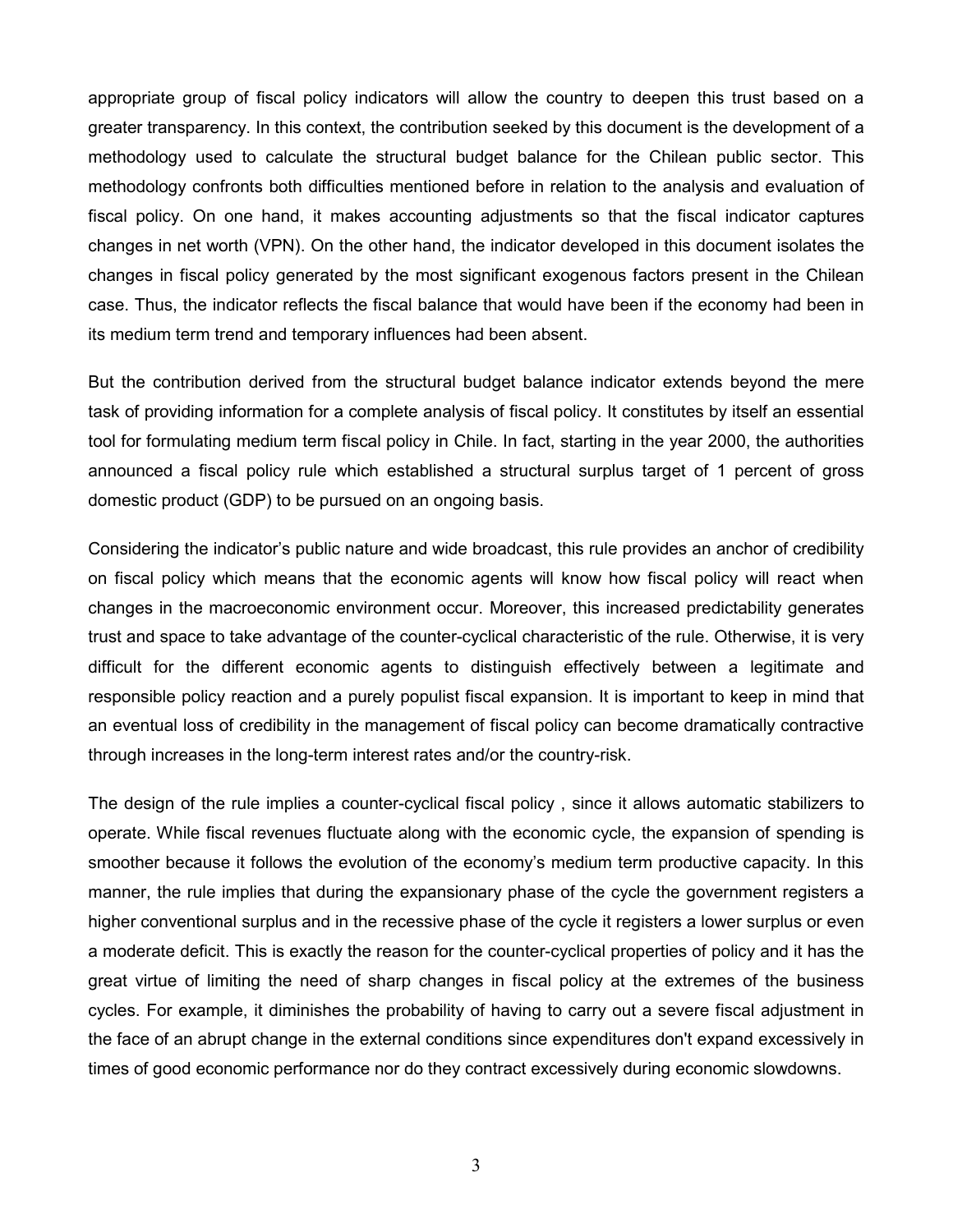In comparison to alternative fiscal policy rules, such as the preservation of a constant conventional balance or the orientation of increases in government spending according to the estimated expansion of GDP, the conduction of fiscal policy based on an structural budget balance target contributes to reduce the amplitude of economic cycles.

On the other hand, the structural surplus target of 1 percent of GDP ensures an adequate dynamism in the accumulation of assets. This accumulation is necessary to face future commitments, which are growing at a faster rate than fiscal revenues, and contingent liabilities. In this last category, the most significant ones are the guarantees given to ensure a minimum return for investments in public works concessions, those stemming from judicial lawsuits against the government and the guarantee of a minimum pension in the social security system. The possible losses of the Central Bank should also be added to the list.

In addition to the benefits mentioned above, the definition of an explicit target for fiscal policy together with the changes in the monetary and exchange policies of the Central Bank, combine into a new macroeconomic policy framework. In the monetary policy side, the Central Bank guides its policy instruments to keep the inflation rate in the 2% to 4% range, centering its full attention in the underlying inflation for the horizon set from 1 to 12 months and in the total inflation for the horizon of 13 to 24 months. This inflation-targeting rule is carried out in a framework of floating exchange rate and of growing integration to the international financial market. This new macroeconomic design is extremely modern and efficient. On one hand, it combines a set of objectives and rules, which are predetermined and well known, with growing degrees of transparency. This makes economic policy decisions more predictable by the economic agents and therefore diminishes uncertainty and increases credibility. On the other hand, it also ensures a certain margin for the existence of countercyclical macroeconomic policies. Also, the structural surplus rule, combined with the flotation of the exchange rate, facilitates the coordination between the monetary and fiscal policies.

Hence, the adoption of the fiscal policy rule based on the structural surplus indicator contributes to the strengthening of the public finances and the modernization of the country's macroeconomic framework. This document presents the methodology used to calculate the structural budget balance indicator used in the fiscal rule. Section II describes the methodology used to construct the indicator, and section III analyzes the results of applying this methodology to the 1987-2001 period. In section IV some considerations are made with regard to the use of the structural budget balance for the *ex-ante*  analysis of fiscal policy and for the formulation of the policy rule. Finally, in section V some methodological considerations are also presented.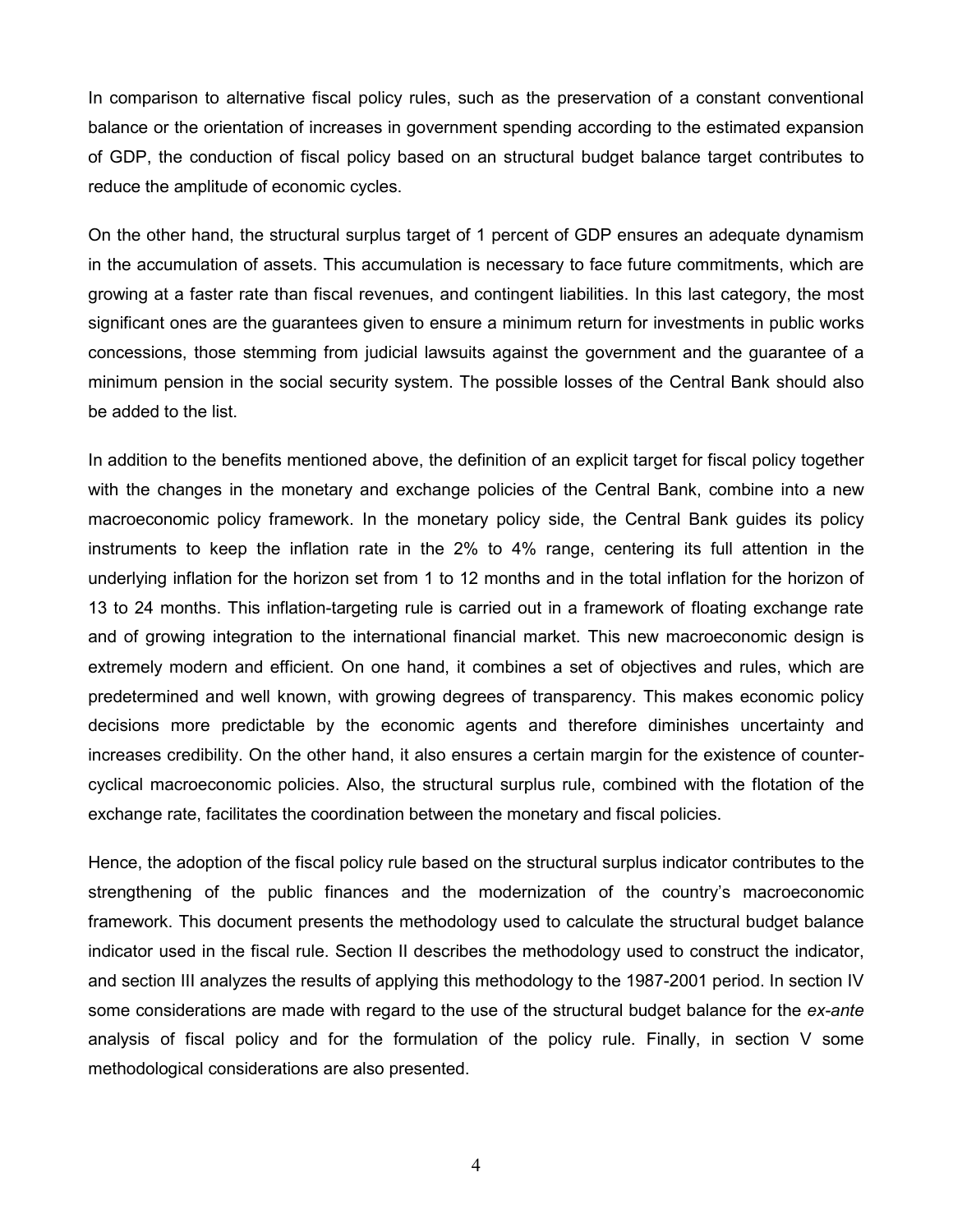# **II. THE INDICATOR OF STRUCTURAL BUDGET BALANCE APPLIED TO THE CHILEAN PUBLIC SECTOR: METHODOLOGICAL ASPECTS**

One of the main features of the handling of the Chilean economy during the past 15 years has been the discipline with which public finances have been managed. The Central Government balance was in surplus for 14 years and this, in a context of fast growth, has resulted in a reduction of the public debt/GDP ratio from 47.2% in 1990 to only 15.6% in 2001.

These achievements are due mainly to an effective budgetary institution. Indeed, in Chile the budgetary framework assigns a clear responsibility to the Executive power in the overall handling of public finances. The international experience on this subject confirms this appreciation and studies find an important correlation between the degree of hierarchy present in the budgetary institutions and fiscal policy results<sup>2</sup>. Nevertheless, in countries with highly hierarchical budgetary regimes the evolution of fiscal policy is subject to important degrees of uncertainty. This uncertainty is due to the crucial dependence on the commitment of a relatively small group of authorities. The same authority that allows a strong Ministry of Finance to control the public finances could also allow a weak one to lean in favor of political pressures or a populist temptation. Although these possibilities may not represent the intentions of the authorities, the mere possibility that these authorities could act irresponsibly without counter-balances prevents the economy from fully bringing forward, to the present, the benefits of future responsible and prudent handling of fiscal policy.

A way of overcoming these limitations is to set rules to guide the administration of fiscal policy in the future by establishing objectives that serve as a reference points for the rendition of accounts on the part of authorities, according to the attributions that have been assigned to them. A growing number of countries have adopted these types of rules during the last few years. The best-known case being the rules set for fiscal convergence for the countries included in the Treaty of Maastricht which establish a maximum limit to the fiscal deficit and to the level of public debt for all the member countries of the European Monetary Union. New Zealand and Switzerland are other examples.

Nevertheless, for fiscal policy rules to achieve their objective it is necessary they contain a certain degree of flexibility in order for the changes in the external environment not to be translated in an endless and unpredictable sequence of exceptions. For example, a balanced budget rule is potentially pro-cyclical and it can generate serious difficulties when used in periods of downturns or booms because its utilization would exacerbate the economic cycle<sup>3</sup>. And if exceptions to the rule are

 $\overline{a}$ 

<sup>2</sup> For an analysis of the available studies on the subject, see Marcel (1997).

<sup>3</sup> For a description of problems related to the use of the balanced budget rule, see Alesina y Perotti (1999).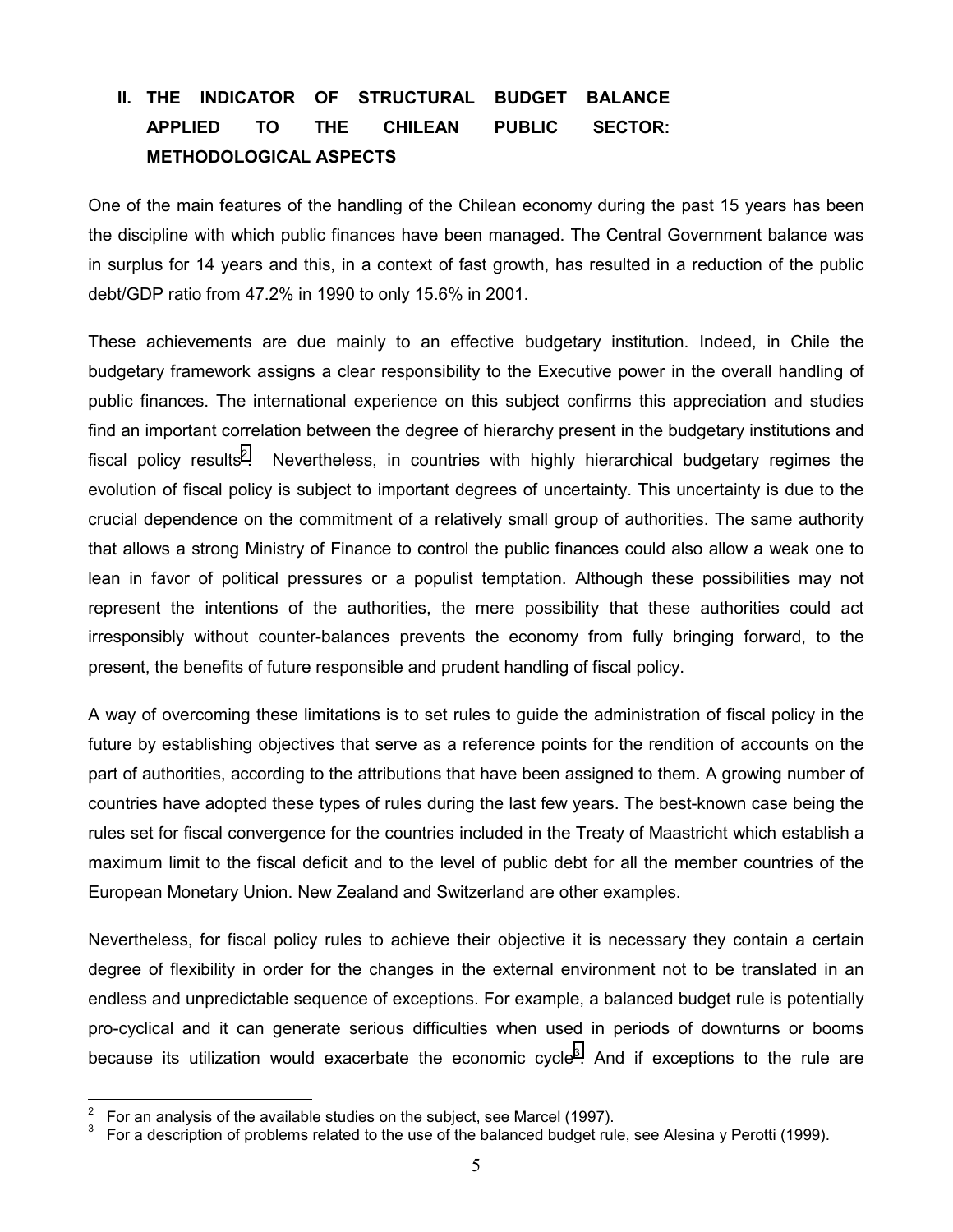established for such cases then definitions concerning *when* and *in what* magnitude could the rule be violated are required.

The use of fiscal policy indicators that adjust to consider the effect of the economic cycle and other relevant exogenous factors would contribute to solve these problems by focusing policy rules in the discretionary component of the budget. Fiscal policy indicators can provide the balance among transparency and flexibility that is required for the formulation of credible and efficient fiscal policy rules $4$ .

Within the group of possible indicators, which allow for the adjustment of economic cycle effects and other exogenous factors, the Chilean government has turned to the structural budget balance indicator for the formulation of a rule to conduct its fiscal policy. The government has chosen, through the use of this indicator, a simple, broadly communicated and known methodology that has been used during the past few years by developed economies<sup>5</sup>. This choice has been made because this indicator will allow for an increase in transparency, credibility and effectiveness of fiscal policy. Additionally, and contrary to other developing economies, the characteristics of the public finances in Chile –a wide taxrevenue base, the indexation of most fiscal revenues and the low level of public indebtednessguarantee the viability of the construction and use of this indicator.

## **1. Definition**

 $\overline{a}$ 

To calculate the structural budget balance indicator for the Chilean public sector (BESP), the approach that has been followed is the one used by the International Monetary Fund (IMF) for estimating structural budget balances in the developed countries that are included regularly in the *World*  Economic Outlook<sup>6</sup>. The standard methodology has been adapted to the structural characteristics of our economy in order to obtain more representative conclusions. Two adjustments were made. First, public expenditures were not adjusted during the economic cycle because of the absence of programs that respond automatically to changes in economic activity. And second, a specific adjustment was

<sup>&</sup>lt;sup>4</sup> These types of indicators have been constructed for many countries in Latin America under the methodology utilized by Marshall y Schmidt-Hebbel (1988).

<sup>5</sup> The structural budget methodology has attempted to follow standardized criteria. Nevertheless, it is widely recognized that this indicator can sacrifice relevant additional information used to conduct fiscal policy. However, other complementary tools used to support the management of fiscal policy cover part of these shortfalls.

 $6$  The methodology used by the IMF in the calculation of the structural budget balance and used as the basis for the present document is described in Hagemann (1999). As one is able to observe in Giorno et al. (1995), this methodology is equivalent to that used by the OECD (Organization for Economic Cooperation and Development).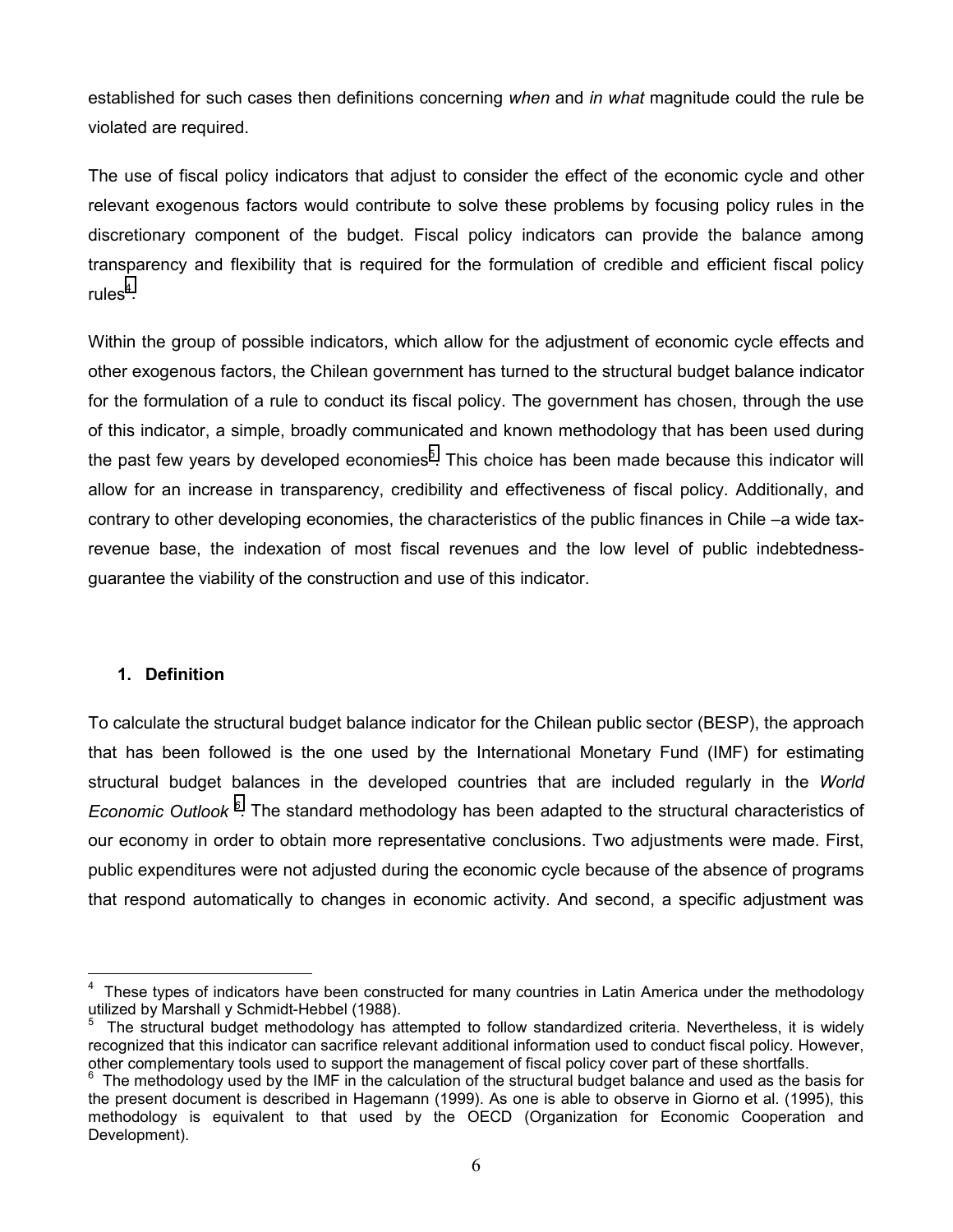made for copper revenues since it is an important source of fiscal revenues which is generated by the exploitation of a primary product whose price exhibit a cyclical behavior.

The BESP reflects the amount revenues and fiscal spending would reach if the product were at its potential level and the price of copper were at the medium term price; therefore it excludes the cyclical and random effects of two very important factors: economic activity and the price of copper.

This concept is based on the assumption that GDP evolves around an underlying trajectory that reflects the economy's long-term rate of potential growth and that it is subject to permanent and temporary shocks of different sizes and duration. The permanent shocks, as for example significant technological changes, generate persistent effects in the trajectory of GDP. On the other hand, the temporary shocks vanish in time. Therefore, successive negative and positive temporary shocks translate into cyclical movements of GDP around potential output. The resulting estimation of the BESP indicator is based on the quantification of these deviations of GDP from potential GDP (the output gap) and on the estimation of the output elasticity of the fiscal budget. This estimate also incorporates the quantification of the deviations of the price of copper from its medium term trend and the resulting effect on fiscal revenues.

In contrast, the conventional fiscal balance includes the effect of economic downturns and booms and for this reason its use limits the medium term interpretation of fiscal results. Therefore, the first objective of adjusting the fiscal accounts to fluctuations in the economic activity and in the price of copper is to have an indicator of the structural fiscal situation that can be used as a tool to conduct medium term fiscal policies.

As mentioned above, the institutional scope of the BESP measure is the Central Government. This coverage includes the institutions that are subject to the same planning and budgetary execution norms and that maintain a strong relationship of dependence with the Executive. Therefore, the focus of the indicator corresponds to that part of the public sector most under Central Government control, thus allowing tighter accountability to be placed on the Central Government. The Central Government contains the centralized institutions (ministries), the autonomous public entities (National Congress, Judiciary, Controllership and others) and the decentralized public institutions (public services), all of which are included in the Public Sector's Budget Law*.* Although this coverage excludes the stateowned enterprises, the municipalities, the public universities and the Central Bank, most of the fiscal policy's influence exercised through these institutions is represented by the transfers from or towards these organisms, all of which are included in the Central Government's accounts.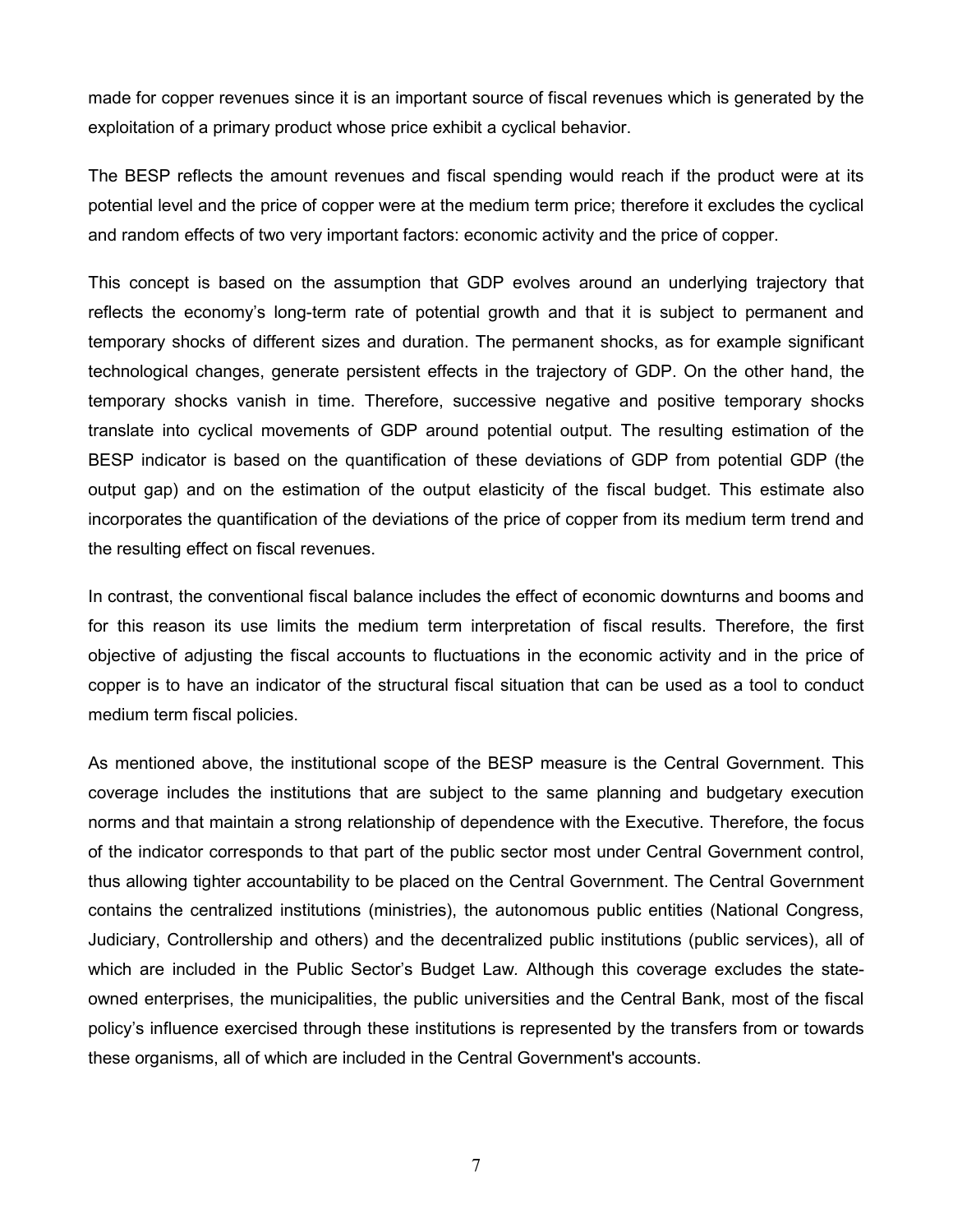Lastly, it must be noted that although the BESP eliminates the effect of the two most significant exogenous factors in the fiscal accounts, it cannot be considered an exhaustive indicator of fiscal policy discretionality. The BESP for Chile was obtained by eliminating the effects of the cyclical fluctuations of the economic activity and of the price of copper in the fiscal aggregates. Both are exogenous factors that are not controlled by the authority. Nevertheless, several sources of nondiscretionary shifts in the fiscal balance will not be extracted in the BESP computation. What remains once the cyclical effects of output and copper are eliminated is determined both by policy decisions and other exogenous factors. To obtain an accurate indicator of the discretionary component of fiscal policy would require the estimation of all of the exogenous factors that affect fiscal aggregates, which, needless to say, would be far too complex due to the enormous quantity of exogenous factors and the involved assumptions.

For this reason, Chilean authorities have followed other countries and international organizations and have opted for the most pragmatic road: subtracting only the most important exogenous factors. Thus, it must be recognized that the behavior of this indicator will be determined by all the factors different from economic cycles and the price of copper that affect fiscal accounts, and not only by autonomous decisions made by the fiscal authority.

In practical terms the estimation of the BESP for Chile was developed in three stages that are described in detail in the following section. The first one consists in accounting adjustments made to the conventional balance to achieve a fiscal balance that provides a more appropriate base for the construction of the BESP. The second includes the estimate of the cyclical components of the budget, in other words, the estimate of the impact of the cyclical evolution of economic activity and the copper price on fiscal aggregates. Finally, the BESP is estimated on the basis of the adjusted balance and the calculation of the cyclical components.

## **2. Relevant Fiscal Aggregates: Adjustments to the Conventional Balance**

There are several alternative fiscal aggregates which, depending on the location of the line that separates the causes of the deficit from their financing sources, have different meanings. The one used in the construction of the BESP for Chile is based on the concept of public sector's net worth variation (VPN), which considers as "causes" of the deficit (above the line) all those operations that change the public sector's net worth. In turn, it considers the purchase and sale of assets of the public sector, even if these don't constitute public debt, as financing (below the line). The difference between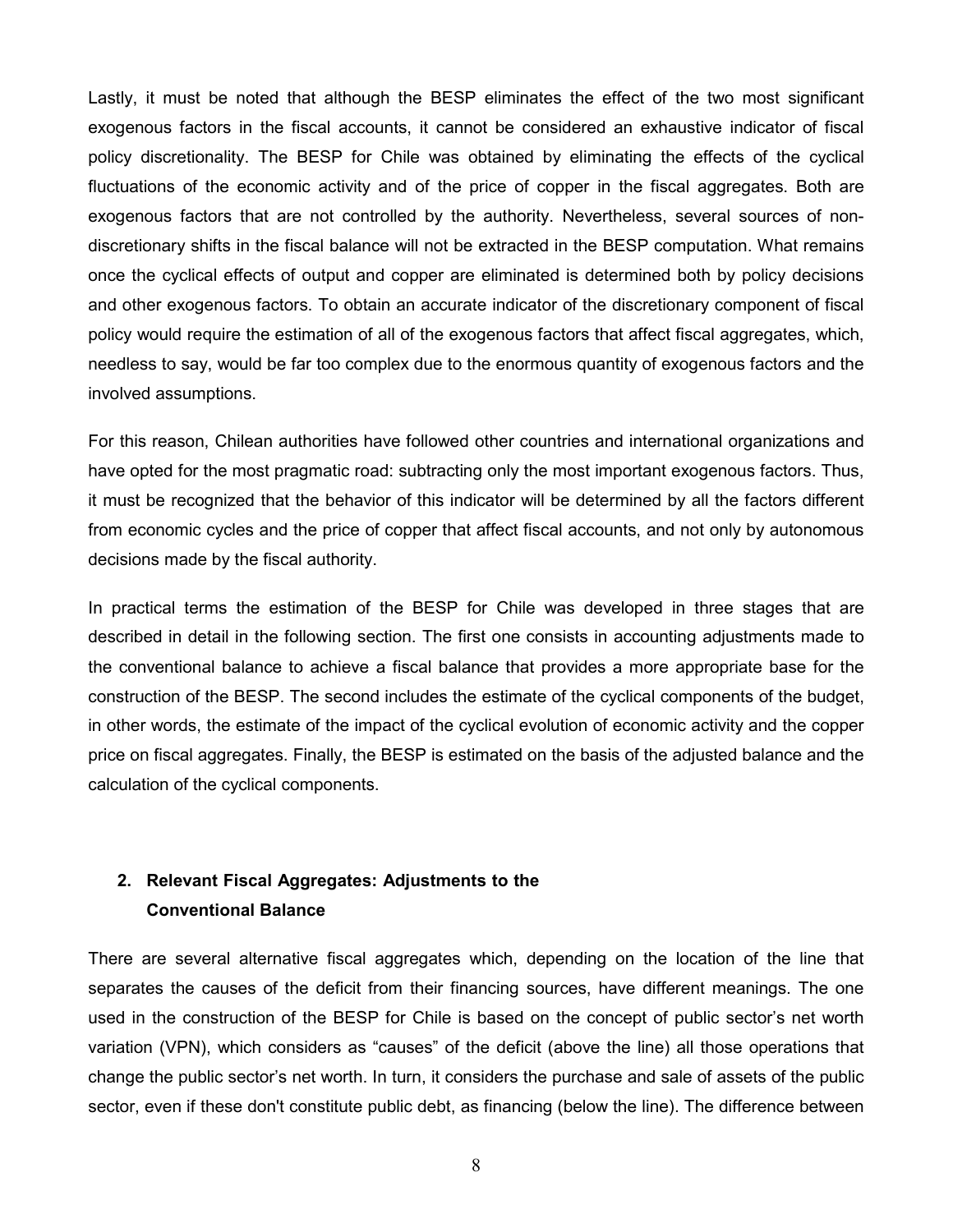the indicator based on the VPN concept, which in this document is named the adjusted balance, and the conventional fiscal balance is that the granting and recovery of loans by the government and the purchase and sale of financial assets are recorded below the line<sup>7</sup>.

In order to understand this option it is important to remember that one of the objectives of the use of this indicator is to place the analysis of fiscal policies in a medium term perspective and to promote fiscal discipline. The operations excluded in the concept of VPN have characteristics similar to those of other financial operations recorded below the line in the conventional deficit. In other words, these are operations that don't affect the public sector's net worth. They don't increase or reduce the availability of medium term public resources and, therefore, are not compensated by an injection or absorption of resources that affect private expenditure but rather they impact on the composition of their portfolio. If the sale of profitable assets or the reduction of public loans to the private sector reduces future fiscal revenues, it is important to incorporate them in the fiscal indicators. If, on the contrary, these operations are recorded as revenues above the line, as it is the case in the conventional fiscal balance, then the effect is exactly the opposite.

The adjusted balance, which better captures changes in net worth, is obtained by carrying out a series of accounting adjustments to the Central Government's conventional budget balance. First, the granting and recovery of loans and the purchase and sale of financial assets are excluded from the conventional budget balance since they don't represent a flow of revenues or disbursements but rather a change in the composition of the government's assets or liabilities. Also, given the fact that conventional budget accounting excludes the changes in the Copper Stabilization Fund (FCC) and in the Oil Price Stabilization Fund (FEPP) from the fiscal balance, the necessary adjustments are made to incorporate them in the adjusted budget balance. Finally, the accounting methodology of the Recognition Bonds and Revenues from Privatization is also modified. Table 1 shows the accounting adjustments performed to obtain the adjusted balance starting from the conventional balance for the 1987-2001 period. The adjustments are explained briefly below<sup>8</sup>.

In the conventional fiscal balance the entries named Purchase of Bonds and Securities, Sale of Financial Assets and Recovery and Granting of Loans are registered above the line. However, when constructing the adjusted balance, based on the concept of changes in net worth, these entries are recorded below the line since they only correspond to changes in the composition of assets or liabilities of the government and not to flows of revenues or expenditures.

 $\overline{a}$ 

<sup>7</sup> A strict application of the concept of VPN would demand three additional conditions from the fiscal accounts: (i) operate on an accrual base; (ii) register the cost of capital or depreciation, and (iii) quantify the capital gains and losses of financial assets. However, the Chilean public accounting system does not allow for such adjustments yet.

<sup>8</sup> For a more complete description, please see Marcel et al. (2001).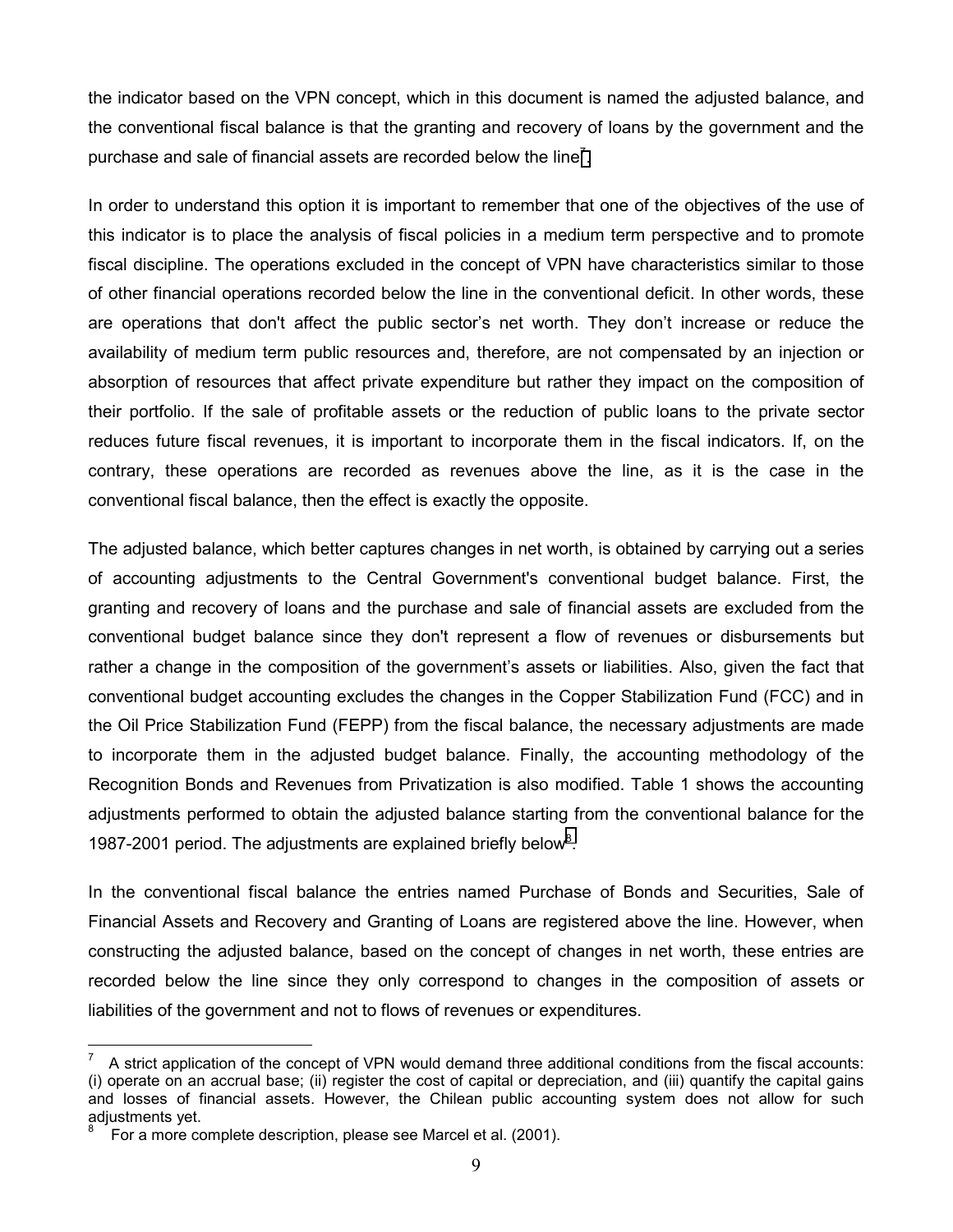Similarly, the accounting treatment of privatizations has been adjusted. Since the sale of state owned enterprises corresponds to a change in the composition of public assets, the privatization receipts are also recorded below the line when constructing the adjusted balance*<sup>9</sup>* . This is obvious in the case of the revenues that correspond to the book value of the companies since they do not constitute a change in net worth.

However, the case of revenues obtained from sales at a price higher than the book value of the firm deserves a brief discussion regarding the concept of capital gain. In principle, in an accounting system based on the concept of VPN capital gains or losses originated by the sale of assets should be recorded at the moment in which that they are generated (accrued). However, the conventional accounting methodology, which is cash-based and records the capital gain as the difference between market value and book value, generates two serious distortions. First, the economic concept of capital gain is subordinated to the book value of public companies that rarely corresponds to its real economic value. And second, it registers the net worth variation that the company has experienced during many years in only one year, the year of the sale. To avoid these distortions and since these revenues are clearly identified as one time revenues, all of the revenues generated by privatizations are registered below the line.

The accounting of the FCC and FEPP has also been adjusted. The conventional accounting treatment of these two funds is compatible and consistent with the functions for which they were designed: to partially isolate the available fiscal revenues from the cyclical fluctuations in the price of copper and to soften the fluctuations of domestic oil prices and their derivatives, respectively. However, the conventional treatment is not the appropriate one to fully reflect the government's net worth changes.

The conventional fiscal balance only registers the net copper revenues of the FCC, that is the gross transfers of the public mining company (CODELCO) minus the deposits made to the FCC or plus the withdrawals made from the fund. However, the adjusted balance registers the complete increase in public sector's assets, that is the full amount of revenues generated by CODELCO. For this reason, the adjusted budget balance registers the gross transfers from CODELCO to the Central Government by adding to the record in the conventional fiscal balance the deposits to the FCC and subtracting the withdrawals from this fund.

<sup>–&</sup>lt;br>9 The accounting mechanics for this adjustment depend on the period under analysis because the accounting treatment was modified in 1999. Prior to that year, the general norm was to register all of the privatization receipts below the line and, exceptionally, they were registered above the line when the sales were carried out for political reasons. Starting from 1999 the revenues from privatizations corresponding to the value book of the company were registered below the line and the rest of the revenues were registered above the line (under the title Investments' Rents).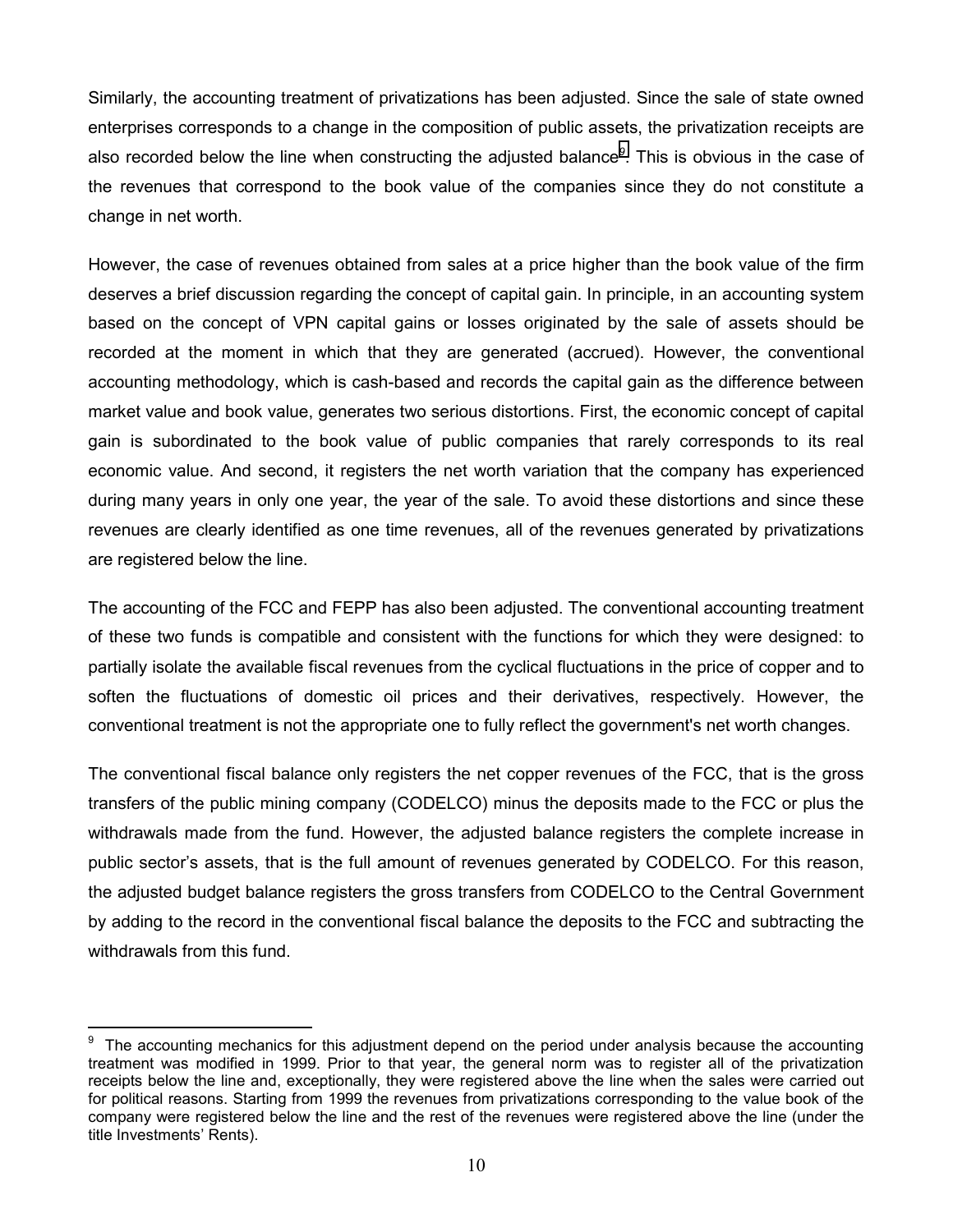In the case of the FEPP, when the fuel prices oscillate outside the reference limits of the established price band, the operation of the FEPP translates into taxes and fiscal subsidies that are not registered in the conventional budget. However, due to the evident impact on the Central Government's net worth, such movements in the use of the FEPP are registered over the line in the adjusted balance, in the same way as that the rest of the taxes and fiscal subsidies are recorded.

Finally, the accounting of Recognition Bonds has also been modified. Workers who participated and contributed in the old social security system and shifted to the new system of individual fully funded saving accounts received from the government an interest-earning past-service recognition bond reflecting an estimate of the value of their contributions into the old system. This bond is indexed to the Consumer Price Index (CPI), has a 4% real annual rate becomes payable into the individual's saving account at the time the individual reaches the age of eligibility for retirement, or upon the individual's death or disability. The conventional treatment of these bonds uses cash accounting: once the payment is made by the government's social security agency (INP) to the Pension Fund Administrator (AFP), the full amount of the payment is registered as a current expenditure in the conventional balance. The record is made for the total value of the recognition bond. That is, it considers both the payment of the original debt and the interests earned by the bond in the period that started when the worker switched to the new system and ended when he retired, died or became disable. Since the payment of the principal only represents a change in the composition of assets and liabilities of the public sector and, therefore, doesn't affect its net worth, when computing the adjusted balance it is not recorded as an expenditure. A calculation is performed to decompose the interest payment, which is made all at once, into each year's corresponding accrued interests. The calculated per year interests are recorded as expenditures (above the line) in the corresponding years when computing the adjusted balance.

#### *The Effect of the Accounting Adjustments*

The result of the recently described accounting adjustments is presented in Table 2 and Figure 1. Figure 1 shows how different fiscal aggregates tell different stories about the evolution of the fiscal policy in the 1987-2001 period. The adjusted balance shows a substantial increase in the fiscal surplus until 1989 when it reaches 3.2% of GDP, afterwards, in 1990 and 1991, it falls and it exhibits a recovery in 1992. Then the adjusted fiscal surplus remains at approximately 1% of GDP for two consecutive years and in 1995 it rises significantly and is followed by a downward trend until it becomes a 2.4% of GDP deficit in 1999. The adjusted deficit is partly reverted in the years 2000 and 2001. On the other hand, the conventional balance, which excludes the significant deposits made to the FCC, gives a more stable picture with surpluses that fluctuate among 0.8% of GDP in 1990 and 2.6% of GDP in 1995. Later, the fiscal balance deteriorated sharply and registered a deficit of 1.5% of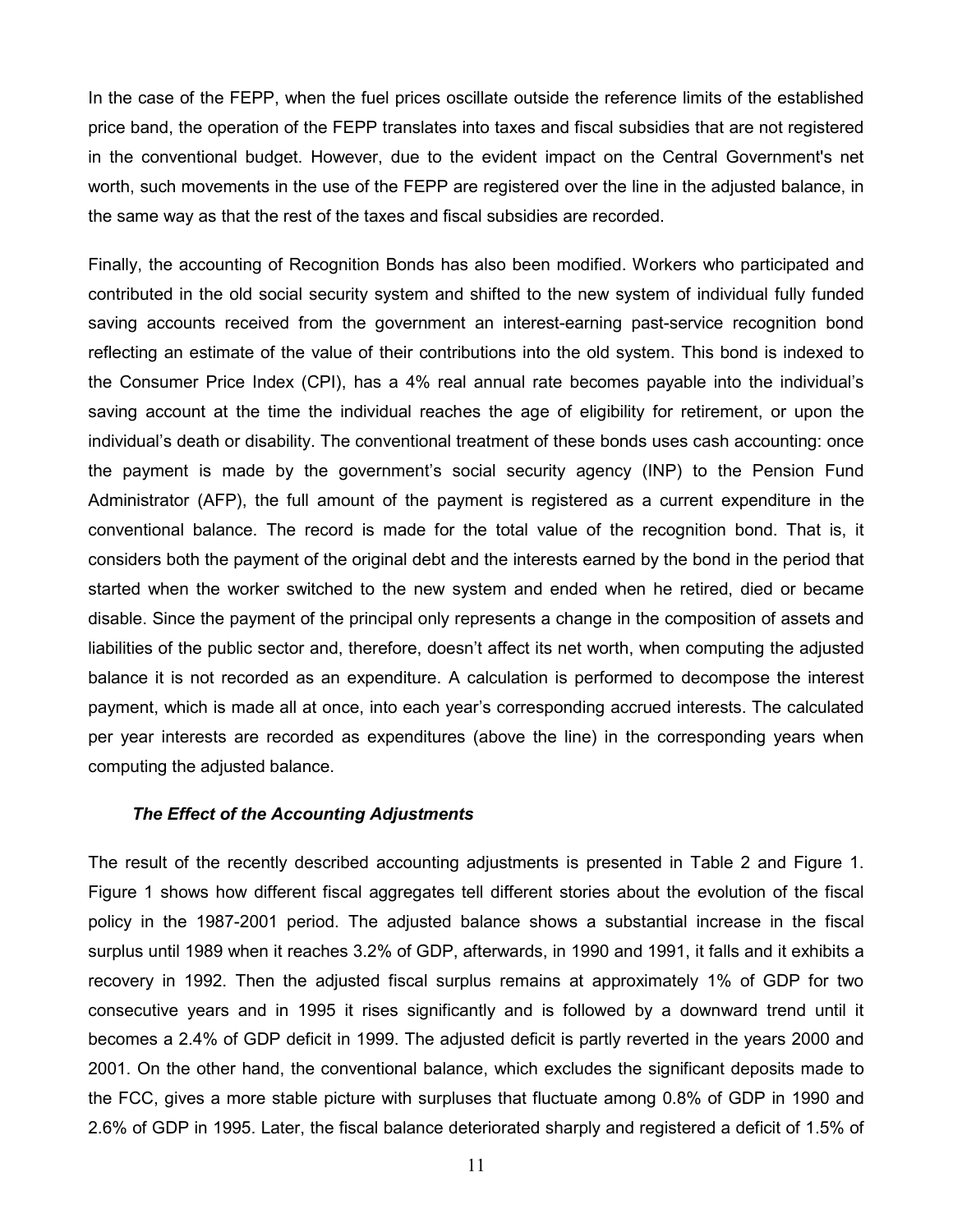GDP in 1999. This deficit was reverted in the year 2000 with a surplus of 0.1% of GDP. Finally, in the year 2001 the conventional fiscal balance registers a slight deficit of 0.3% of GDP.

The differences between the conventional balance and the adjusted balance are explained fundamentally by revenues from privatization, deposits made to the FCC and the accounting treatment of the recognition bonds. Table 2 shows the magnitude of each of these adjustments. The largest and most volatile ones correspond to the deposits to the FCC and the revenues from privatization. The size of the adjustment made to the recognition bonds is very large at the beginning of the period (larger than 1% of GDP between 1987 and 1990), and it then decreases gradually until it changes sign in 1999. Although, in the period under study both the granting and recovery of loans reach individually a significant level, their combined net effect is smaller and stable. The importance of the FCC and of the revenues from privatization adjustments is evident when one observes what happened in 1988. The adjustment without the FCC turns the conventional surplus of 1% of GDP into a fiscal deficit of 1.7% of GDP, which is mainly explained by the subtraction of the revenues obtained from privatizations. However, an adjusted surplus of 1.3% of GDP is obtained when the deposits to the FCC are considered.

#### *The Treatment of Inflation*

An important part of the effort incurred in the calculation of fiscal policy indicators in other countries has been devoted to adequately record the effects of inflation on the real public revenues and expenditures and also on the real value of public debt. These adjustments are required in economies in which instruments to protect fiscal resources from inflation have not yet been developed. However, this is not the case in Chile. After the inflationary experience that lasted almost a century, with annual rates of inflation bordering the two digits for several decades, the economic agents of both the public and the private financial sector have developed a wide set of indexation mechanisms. In the case of the public sector, starting from the 1975 reform, all the tax credits and debits are expressed in a common unit, the *Unidad Tributaria Mensual,* that is adjusted monthly according to the rate of inflation of the previous month. In consequence, for all practical purposes there are no variations in tax revenues originated from inflation.

On the other hand, financial instruments are for the most part expressed in *Unidades de Fomento* that are readjusted daily, according to the inflation of the previous month. Thus, except for very limited exceptions, ex-ante interest rates are also the real interest rates and therefore inflation has no effect over the real value of public debt.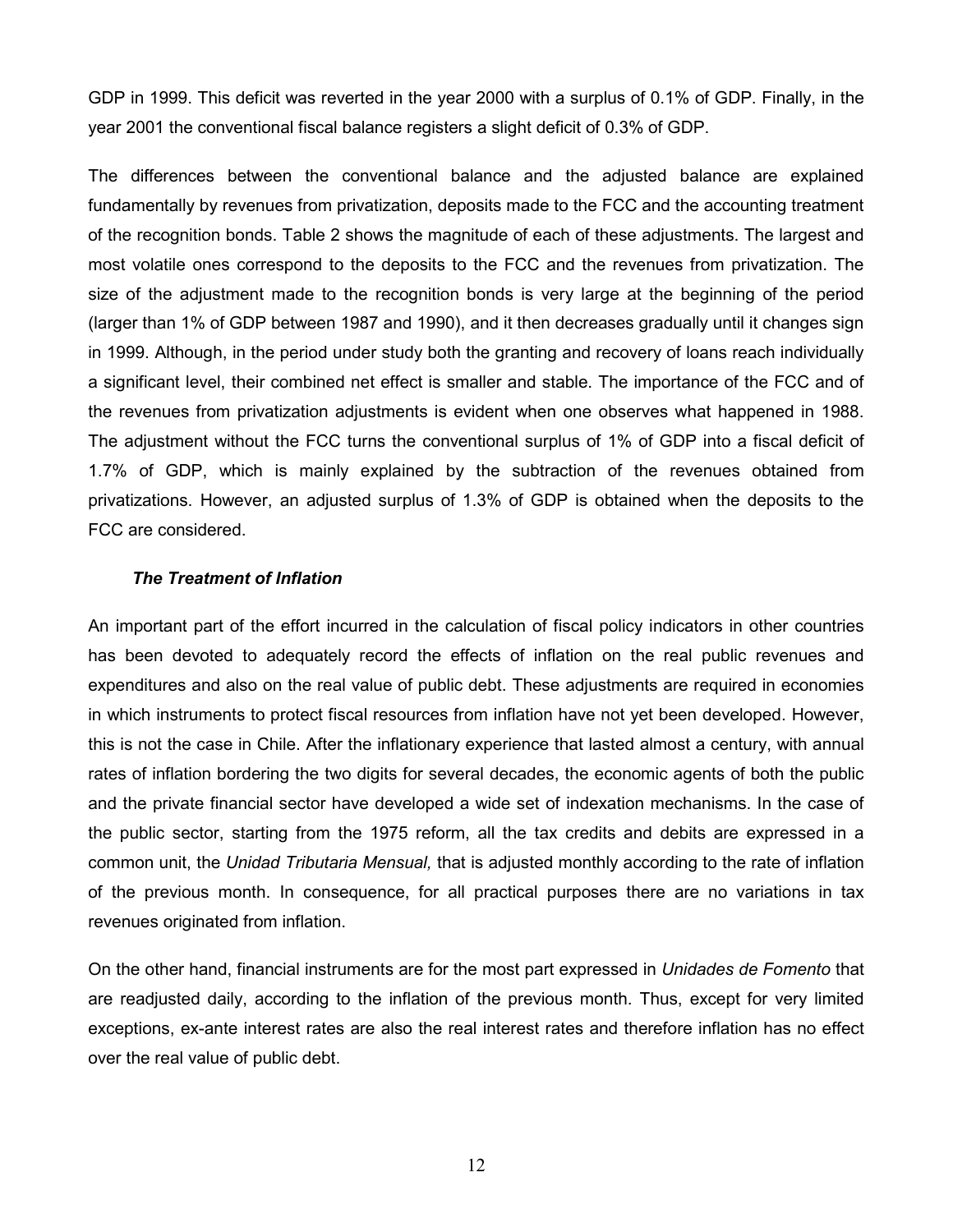Public expenditures are not fully indexed as in the "real budget" system implemented in the United Kingdom during a brief period in the 70s. Nevertheless, a good part of them is subject to adjustment systems for inflation, in some cases determined by the law<sup>10</sup>. The public sector's budget is prepared using inflators that consider the expected inflation rate for the year. Under these circumstances, and taking into account Chile's long inflationary experience, the effects of inflation on real expenditures can be interpreted in the application of fiscal policy indicators as part of the discretionary -non neutral component.

This means that the use of fiscal policy indicators in Chile does not require additional adjustments to account for inflation.

## *3. Adjustments for the Cyclical Components*

According to the standard international methodology used to determine the structural budget balance, the following step consists in the estimation and extraction of the effect of the cyclical component of output on the fiscal balance. For the Chilean case, where the price of copper is another exogenous factor that also has a significant effect on fiscal revenues, it is necessary to adapt the standard methodology to take into account this relevant feature of the Chilean public sector<sup>11</sup>. In this way, the calculation of the cyclical component considers two sub-components. The first one is the effect of the economic cycle on tax revenues and on the mandatory health contributions<sup>12</sup>. And the second one consists in the effect that the copper price fluctuations have on fiscal revenues.

In the case of the Chilean economy, the cyclical component of spending has not been considered because there is no significant relationship between public spending and economic activity. In some developed economies, this relationship is included through the expenditure associated to unemployment, as the unemployment subsidies. However, in Chile these benefits are not too significant and, moreover, starting in 2002 the existing unemployment subsidy will be replaced by an unemployment insurance scheme in which the fiscal contribution will be independent of the unemployment rate $13$ .

 $\overline{a}$ 

<sup>&</sup>lt;sup>10</sup> This is the case, for example, of pensions and educational vouchers.<br><sup>11</sup> For a statistical analysis of the significance of the variables that gene

<sup>11</sup> For a statistical analysis of the significance of the variables that generate the cyclical behavior of fiscal revenues, see Marcel et al. (2001).

 $12$  Social Security contributions for pensions are excluded from the calculation of the cyclical component because its behavior is determined mainly by the Pension System Reform. This implies that these contributions will fall continuously until the final closure of the old pay-as-you-go public pension system.

<sup>&</sup>lt;sup>13</sup> The new unemployment insurance consists in a mandatory saving scheme based on individual unemployment accounts, which is complemented by a fund financed by employers' contributions and a fixed annual public contribution.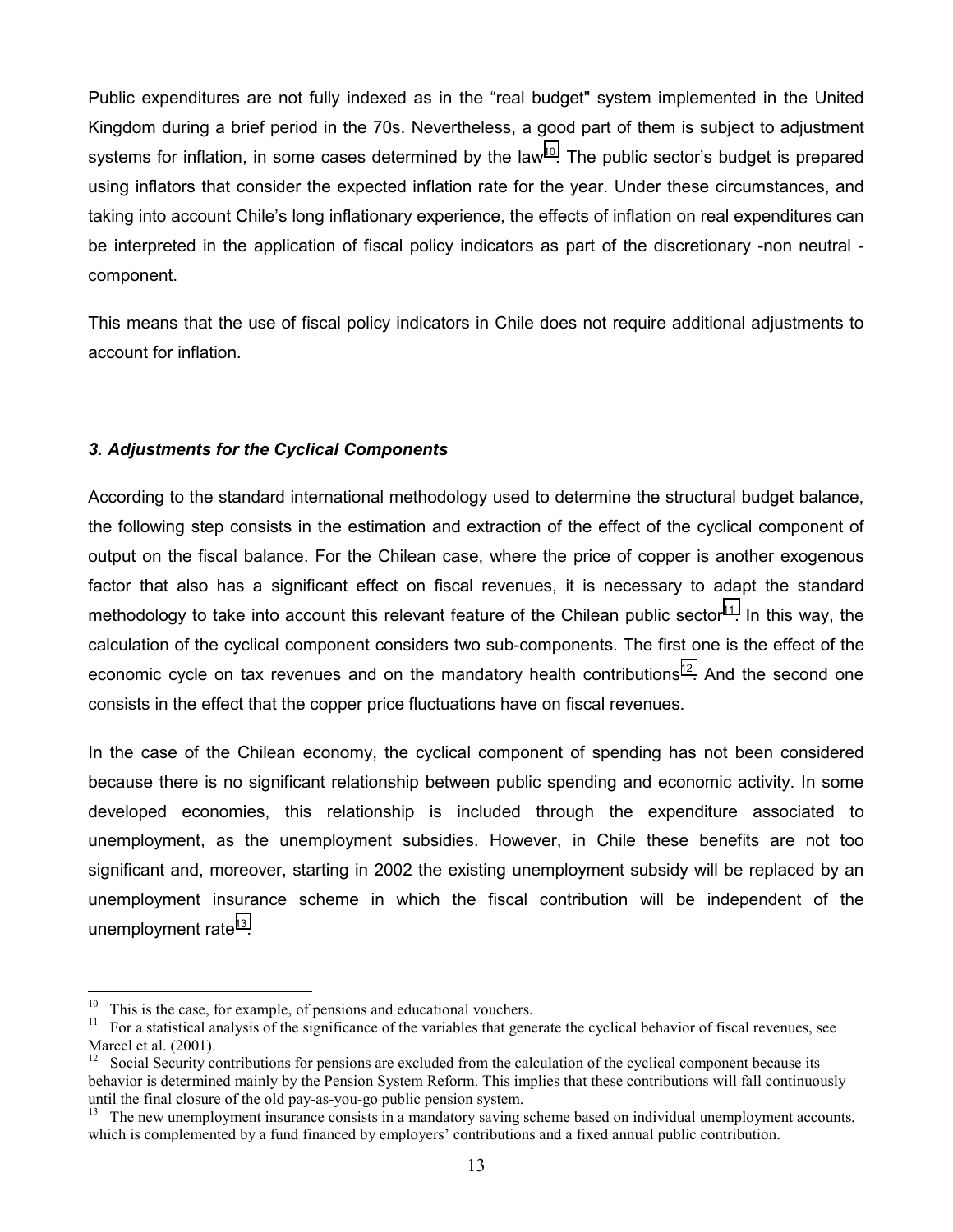## *The Cyclical Component of Tax Revenues and Mandatory Health Contributions*

The estimation of the cyclical component of tax revenues and mandatory health contributions was done by estimating potential output and the output elasticity of tax revenues and mandatory health contributions.

## Potential Output

The potential output series used in the calculation of the BESP corresponds to the one estimated by the Chilean Ministry of Finance for the 1986-2006 period. This estimate, which is based on Roldós (1997) and described in more detail in Marcel et al (2001), was derived using a production function approach and the HP filter. This methodology is the one most frequently used by the IMF in developed countries. The main advantage of this methodology consists in the existence of a transparent relationship between the output level and the trend in production factors and their total productivity (Hagemann (1999)).

The results for the 1986-2001 period can be observed in Figure 2, which shows the estimated output gap, that is the difference between potential output and GDP, expressed as a percentage of GDP.

## Output Elasticity

 $\overline{a}$ 

To obtain the parameters required for the calculation of the structural budget balance, the following lineal relationship was assumed $14$ :

## *(1)* Log (Tax Revenues + Mandatory health contributions) =  $\forall$  +, Log GDP

The estimate of the parameter ,*,* which is required to construct the BESP indicator, is carried out using real and seasonally adjusted series.

Additionally, due to the existence of a series of structural changes that occurred in the estimation period, several alternative estimates were considered. Specifically, OLS estimates were considered for two different samples, one for the 1986-I 2000-IV period and another from 1991-I to 2000-IV. The second sample corresponds to a period of relative tributary invariability. Moreover, estimates of maximum verisimilitude (Johansen method) and Stock-Watson were made for the smaller sample (1991-I to 2000-IV). And OLS estimates augmented with dummies that take a value equal to 1 for each of the years in which major tributary changes were introduced were estimated for the complete sample (1986-I to 2000-IV).

<sup>&</sup>lt;sup>14</sup> An alternative equation including a lagged GDP term was also estimated, however the estimated coefficient was not significant.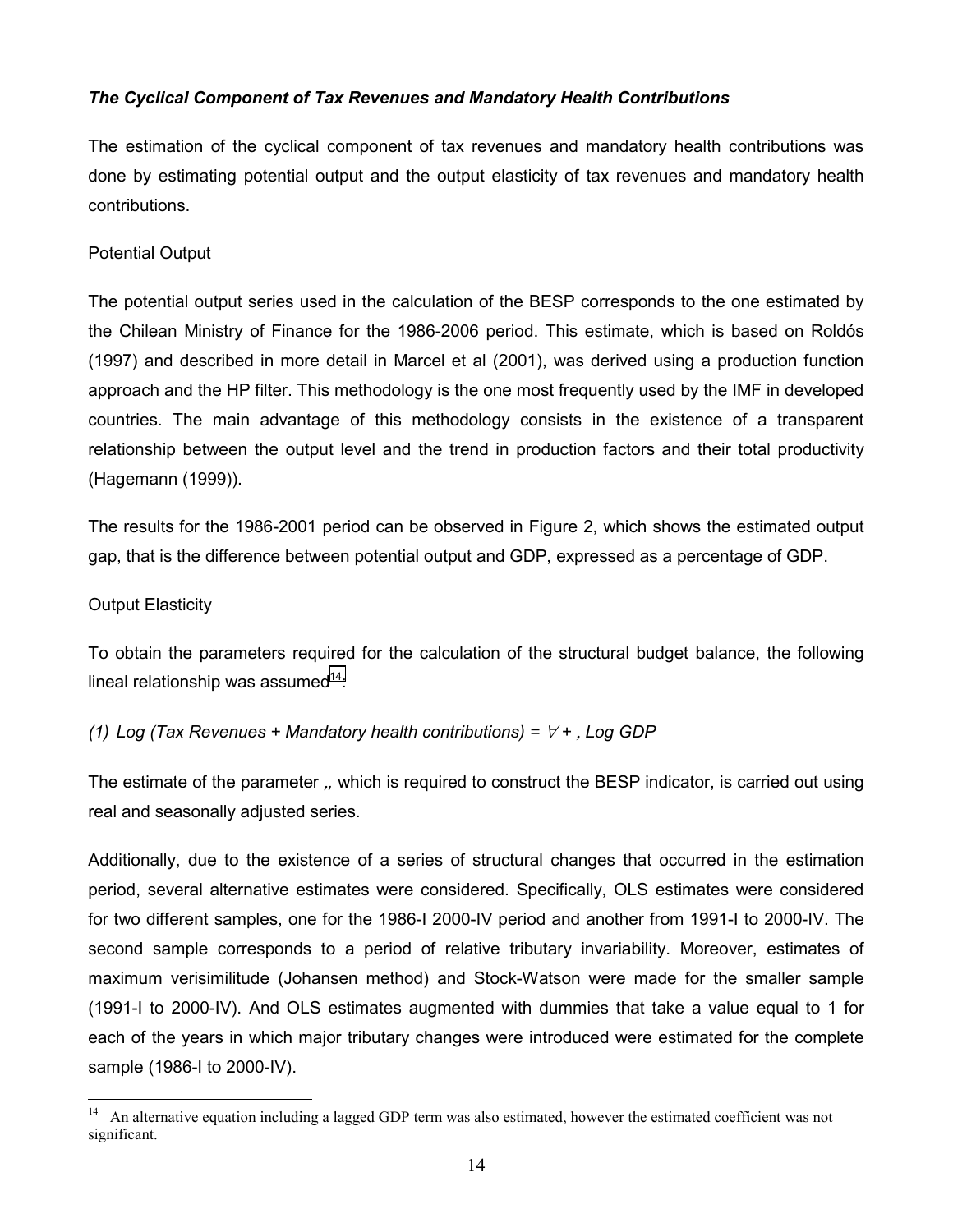The estimated coefficient of the output elasticity is, in all the estimates, robust and somewhat larger than 1. For the rest of the paper a conservative approach is taken and the value of the output elasticity that is used in all the calculations is 1.05, a number amount which lies in the lower range of the estimates that were carried out. This elasticity estimate is in line with other estimates for other countries.

The tax revenues plus the mandatory health contributions can be broken-down into structural and cyclical revenues. The structural revenues correspond to the tax revenues in domestic currency plus the mandatory health contributions that the Central Government would have collected if GDP had been at its potential level. On the other hand, the cyclical revenues correspond to the revenues that are originated by the difference between the actual GDP and potential output.

Structural revenues are obtained by adjusting public revenues proportionally to the output gap. This proportion is determined by the estimated output elasticity.

$$
(2) \t\t T_{s,t} = T_t \left(\frac{Y_t^*}{Y_t}\right)^{\epsilon}
$$

Where:

 $T_{\rm st}$  = Structural Tax Revenues plus Mandatory Health Contributions, in period t, T<sub>t</sub> = Actual Tax Revenues plus Mandatory Health Contributions, in period t,  $Y_t^*$  = Potential Output in period t,  $Y_t$  = GDP in period t and , = Output Elasticity of Tax Revenues plus Mandatory Health Contributions.

The cyclical component of Tax Revenues plus Mandatory Health Contributions  $(T<sub>cf</sub>)$  is calculated as:

$$
(3) \t\t T_{c,t} = T_t - T_{s,t}
$$

#### *The Estimated Effect of Copper Prices on Revenues*

The cyclical component of copper revenues has been estimated by considering CODELCO's physical sales of copper and cyclical fluctuations in the price of copper. Although the concept is similar to the one used in the FCC mechanism, the results obtained are different because the latter does not include the total impact of cyclical fluctuations in the copper price on fiscal revenues from copper. The fact that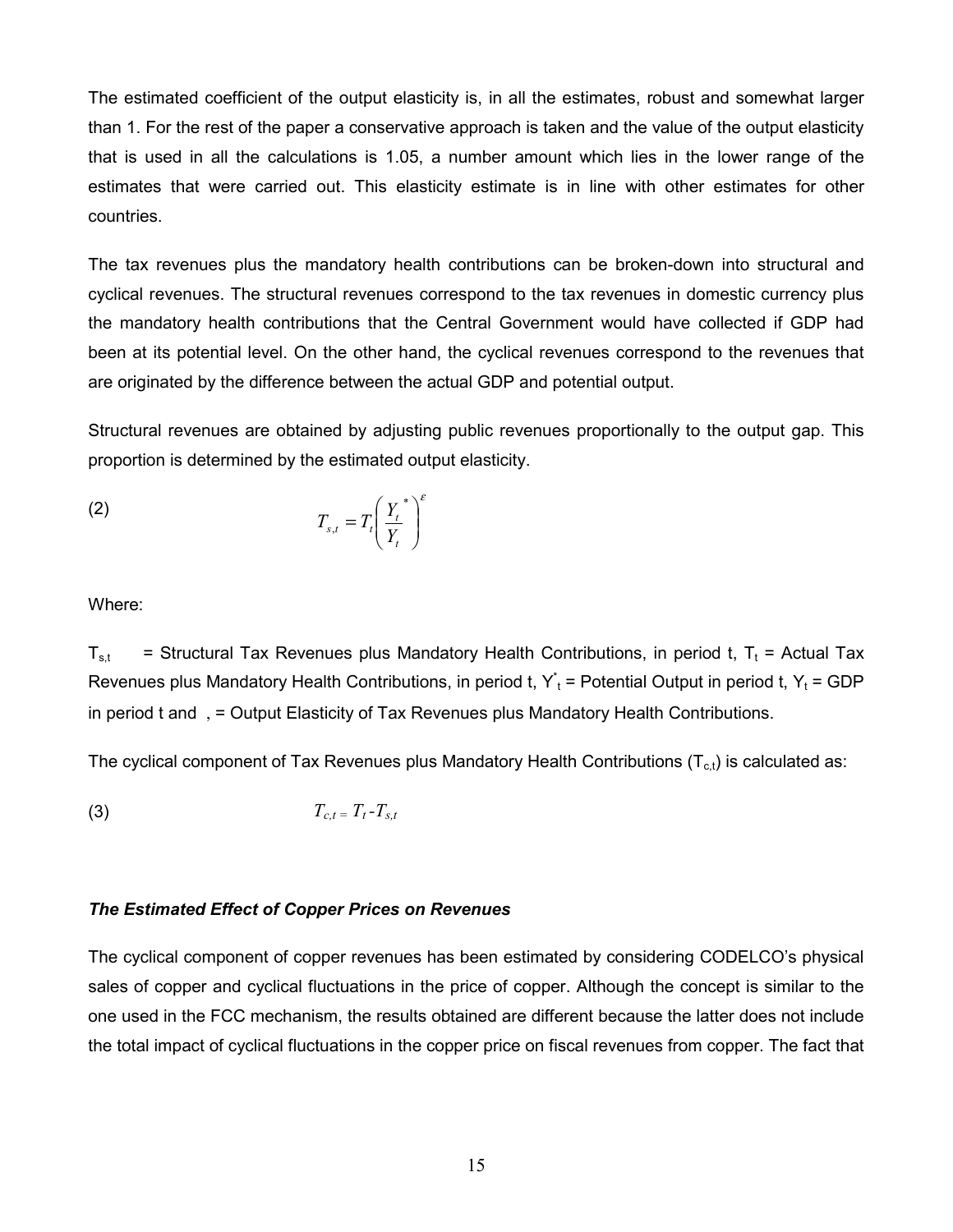the FCC $<sup>15</sup>$  operates by trenches makes it difficult to totally capture cyclical fluctuations in revenues</sup> from copper, and there may be a cyclical component that is not captured that is significant in size.

For that reason, the cyclical component of revenues from copper was estimated on the total difference between the FOB price of CODELCO exports and FCC reference price. The latter corresponds to the long-term price of refined copper adjusted by the discount for quality. The use of the FCC reference price as a long-term price to define the tendency of revenues from copper was contrasted with the use of the moving average of the last 10 years, being the first a more conservative estimate. Figure 3 shows the evolution of the copper price, the reference price and the 10-yr. moving average<sup>16</sup>.

Figure 4, which plots the quarterly evolution of the FCC reference price and of the FOB price of CODELCO exports during the 90's, shows its volatility and the importance of incorporating the cyclical variations in the price of copper into the estimate of the cyclical component of the budget.

The quarterly cyclical component of the revenues from copper is calculated as:

$$
C_{c,q} = V F_q \left( P F O B_q - P R E F_q \right)
$$

$$
(5) \t\t PFOBq = PBMLq(1-dcode)
$$

Where:

 $\overline{a}$ 

 $C_{c,q}$  = Cyclical Copper Revenues in quarter q in millions of dollars,  $VF_q$  = Physical Sales of CODELCO in quarter q in equivalent units of refined copper,  $PFOB<sub>q</sub> = FOB$  Price of CODELCO Exports in quarter q that corresponds to the spot price in the Metals Exchange of London (PBML<sub>a</sub>), expressed in US cents per pound of refined copper, minus the discount applied for the quality of Copper (dcode) and  $PREF_{q}$  = Reference price given by the long-term price of refined copper minus the discount for quality.

The calculation of the cyclical component is carried out by considering the quarterly balances of CODELCO sales, including a correction to transform the revenues from an accrued basis to cash basis and to make them consistent with the other entries in the conventional balance that are accounted in a cash basis. This correction is made because of the existing lag between the sale by CODELCO and the transfer to the Central Government. The adjustment is similar to the one used in the calculation of the deposits to the FCC that are included in the public finance statistics. This

<sup>&</sup>lt;sup>15</sup> For the first USc 4 difference between the FOB price and the reference price, no withdrawals nor deposits are meda form the FCC. For the following USc 6 difference, 50% of the difference is withdrawn or deposited to the fund. For all differences larger than USc 10, all of the difference is withdrawn or deposited to the fund.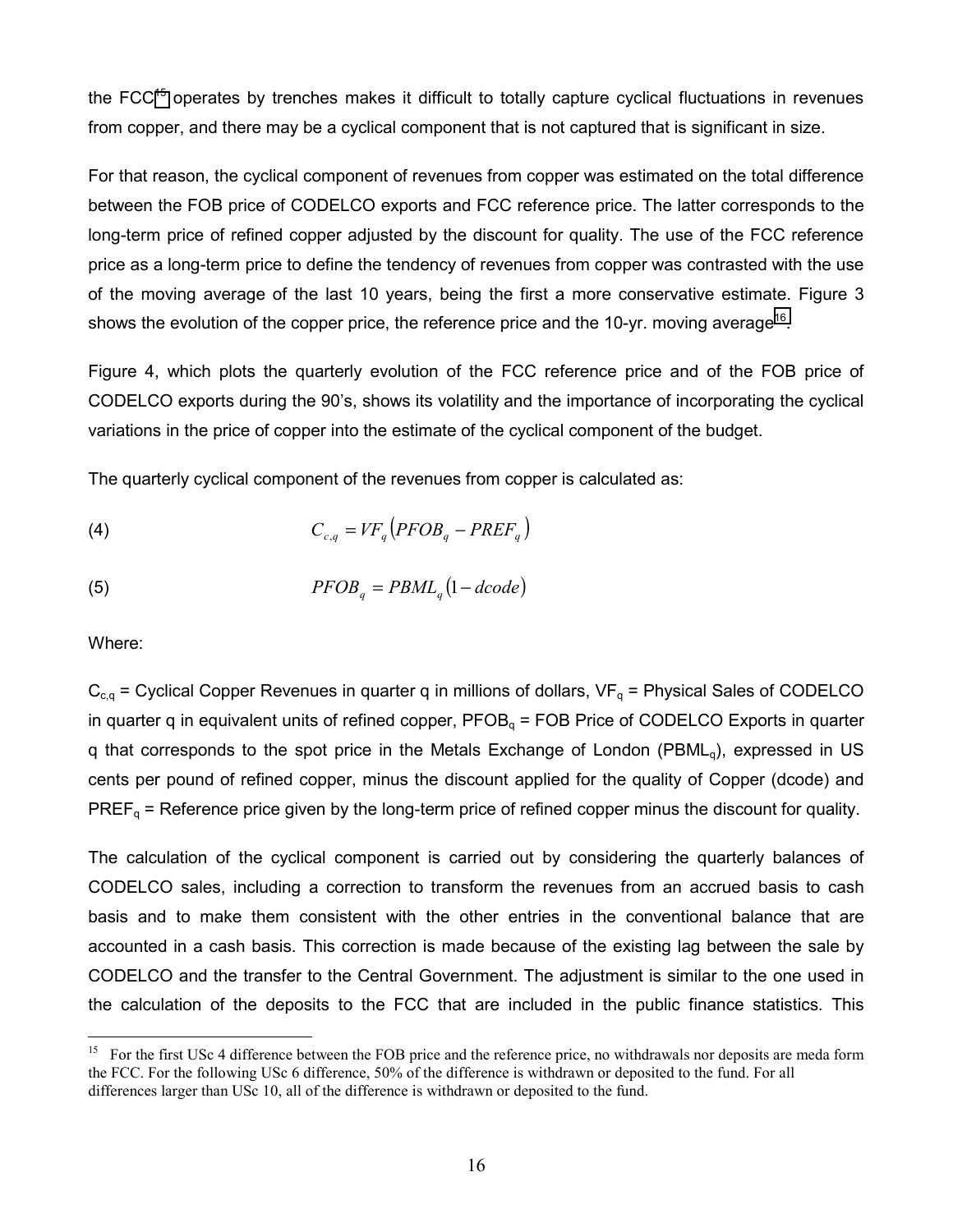approach considers as actual income of a given quarter 66% of the revenues accrued in that quarter and 34% of those accrued in the previous quarter. Summing up, the annual cyclical revenues from copper correspond to:

(6) 
$$
C_{c,t} = (0,34C_{c,-1} + C_{c,1} + C_{c,2} + C_{c,3} + 0,66C_{c,4})TCN_t
$$

The annual cyclical component of revenues from copper  $C_{c,t}$ , converted to Chilean pesos using the average annual nominal exchange rate  $(TCN<sub>t</sub>)$ , considers 34% of the revenues accrued in the fourth quarter of the year t-1, all of the revenues accrued in the first three quarters of year t and 66% of the fourth quarter of year t.

Once the cyclical component of revenues from copper,  $C_{c,t}$ , and the cyclical component of tax revenues plus mandatory health contributions are calculated, the structural budget balance can be obtained.

#### *4. The Estimate of the Structural Budget Balance Indicator*

As stated, the structural budget balance  $(B_{s,t})$  is obtained from the conventional balance  $(B_t)$  making accounting adjustments  $(A_t)$  in the items Recognition Bonds, Revenues from Privatizations, Purchase of Bonds and Securities, Granting and Recovery of Loans, FCC, FEPP, and deducting the cyclical components of tax revenues plus health contributions and copper revenues.

(7) 
$$
B_{s,t} = B_t + A_t - T_{c,t} - C_{c,t}
$$

$$
(8) \t\t BA_t = B_t + A_t
$$

(9) 
$$
B_{s,t} = BA_t - T_{c,t} - C_{c,t}
$$

Where  $BA<sub>t</sub>$  corresponds to the adjusted balance in the period t.

Another way of expressing it is:

(10) 
$$
B_{s,t} = BA_t - T_t + \left(T_t \left(\frac{Y_t}{Y_t}\right)^{\varepsilon}\right) - C_t + C_{s,t}
$$

Where  $C_t$  corresponds to the gross revenues of CODELCO in period  $t$ .

<sup>&</sup>lt;sup>16</sup> The possibility of using copper future prices was discarded because its evolution is extremely erratic, similarly to the behavior of the spot price. Moreover, since CODELCO sells a significant share of its production at future prices, for CODELCO it is part of its current price.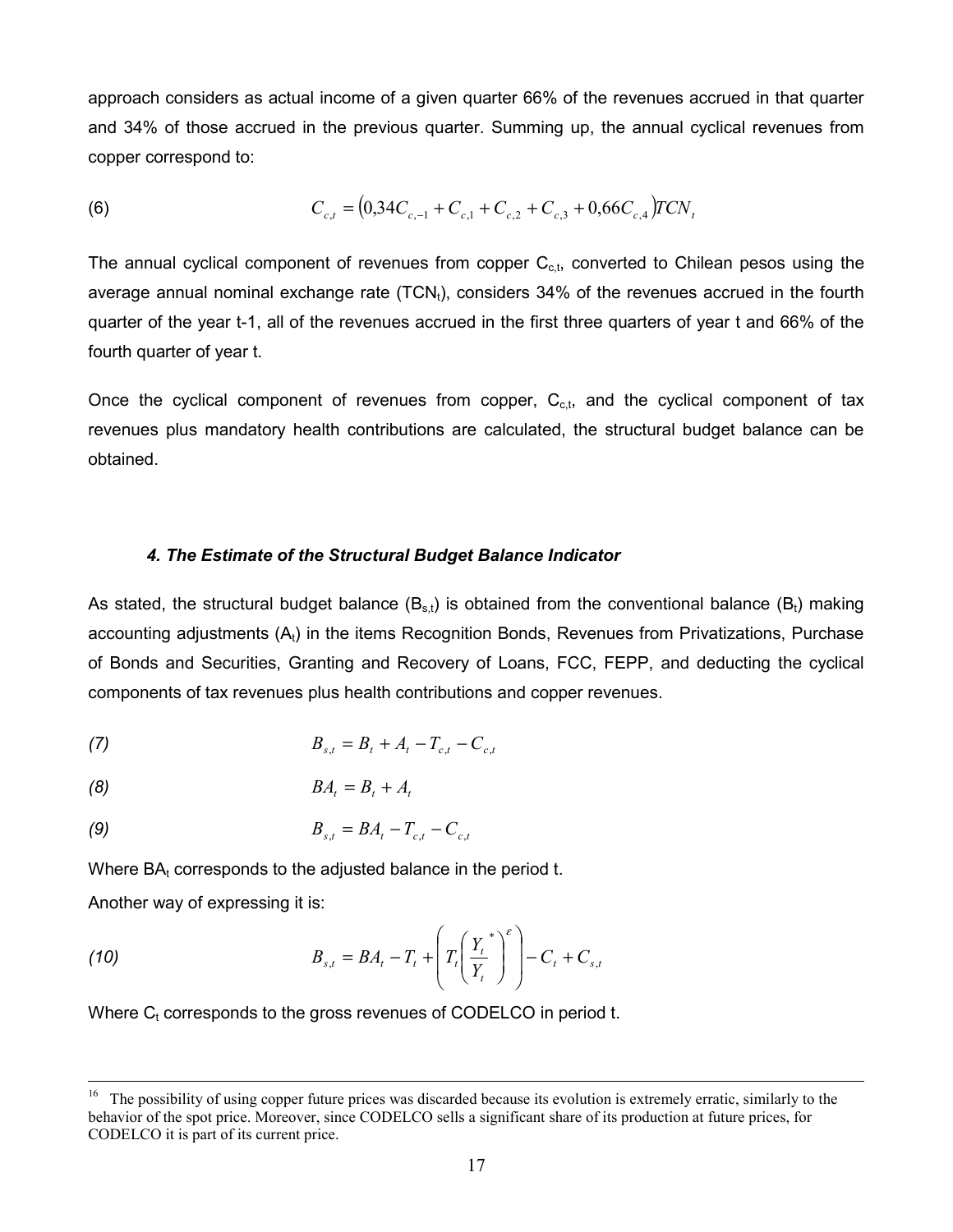## **III. THE STRUCTURAL BUDGET BALANCE ESTIMATE FOR 1987- 2001**

The use of the structural budget balance as an indicator of the government's financial position facilitates the interpretation of the fiscal results when quantifying, by means of an objective concept, the magnitude of the impact of the economic cycle on the budget balance. The results of applying the methodology presented above for the case of Chile in the 1987-2001 period are presented in Figure 5 and Table 3.

The importance of using the indicator of structural budget balance is evident when comparing its evolution with that of the adjusted balance and the conventional balance. In 1989, for example, there was a conventional fiscal surplus of 1.5% of the GDP; nevertheless if the economy had been at its potential level and the price of copper had been at the long-term level, there would have been a structural deficit of 1.6% of GDP. The fiscal accounts adjusted to the definition of VPN show a surplus of 3.2%, which is explained fundamentally by the high level of deposits made to the FCC and the effect of adjusting the accounting of Recognition Bonds. However, while the conventional balance and the adjusted balance showed a surplus, structurally the fiscal accounts registered a deficit hidden by the high cyclical components of the fiscal revenues for that year. In 1989 tax revenues and mandatory health contributions were higher than their structural level, since the economy was in an expansive phase of the cycle in which GDP was higher than potential output. In addition, the price of copper was considerably above its long-term price; at the end of 1988 and the start of 1989 the FOB price of copper exports was higher than 145 USc/lb so actual revenues from copper were considerably higher than the structural revenues of copper. In total, the cyclical component in 1989 was 4.9% of the GDP.

In 1999 the situation was reversed: while the fiscal result showed a conventional deficit of 1.5% of GDP and 2.4% of GDP in the adjusted balance, the structural deficit was of only 0.9% of GDP. This was due to the economic recession that year and the drop in the copper price combined to generate the largest cyclical drop in revenues of the entire period being analyzed (1.5% of GDP). Although from 1997 to 1999 a reduction in the structural position of the public finances took place, this was magnified by the effect caused by the fall in economic activity and the strong deterioration experienced by the price of copper. In fact, the fiscal impulse only explains half of the deterioration in the conventional fiscal balance between 1997 and 1999; moreover, if the comparison is made with the adjusted balance, the relationship decreases to a third. In the year 2000, the trajectory of the structural budget balance is reverted and a positive value is recovered. This adjustment is stronger than the cyclical component of the budget that still remains negative because the GDP was still below its potential level and the price of copper remained below its long-term value. In 2001, the conduction of the public finances, based on the new fiscal rule, reached the target of a structural surplus of 1% of GDP.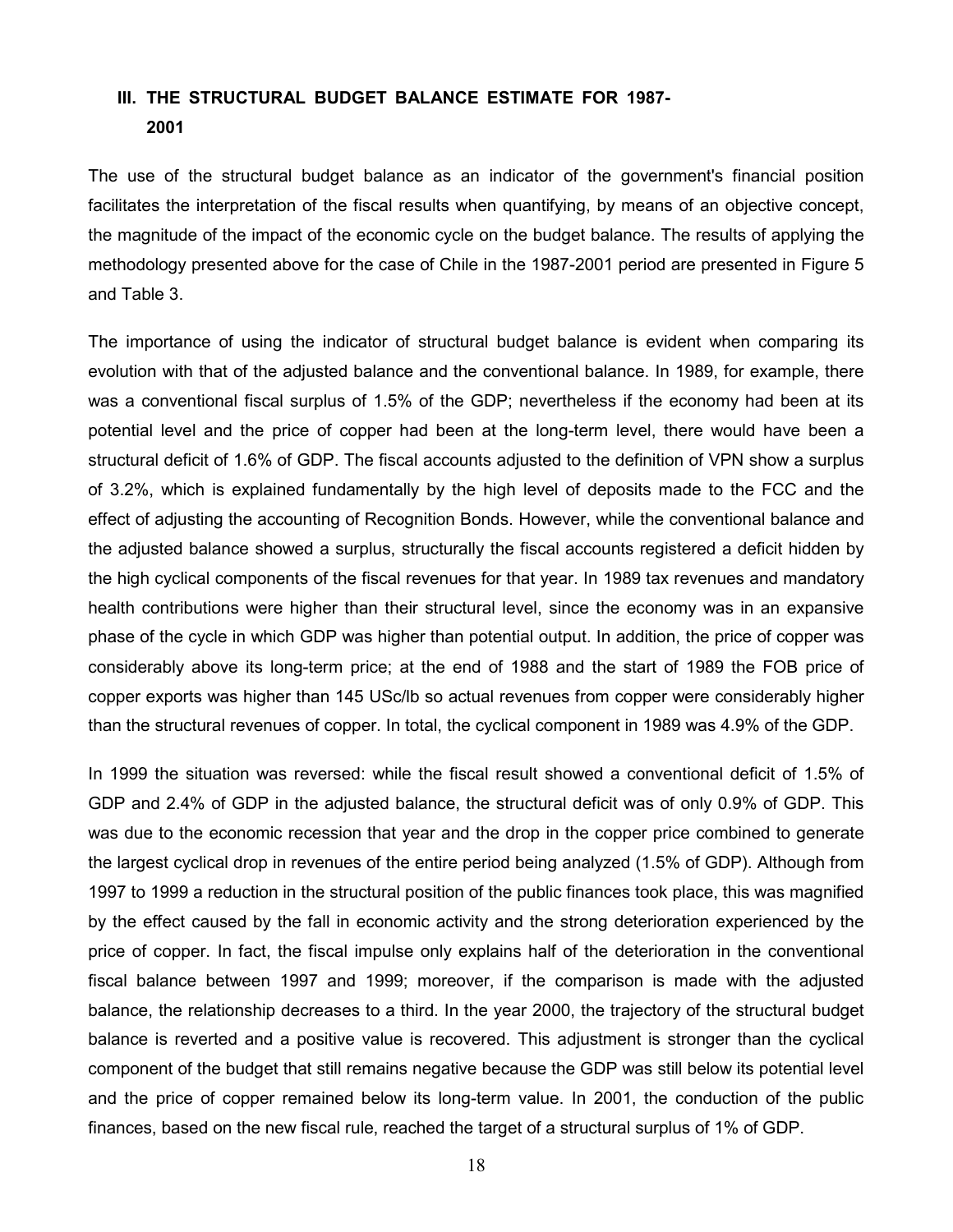For the complete 1987-2001 period, the adjusted balance reached an average surplus of 0.9% of GDP while the structural average surplus was 0.1% of GDP. The average cyclical component was 0.8% of GDP, which breaks down into a cyclical component of tax revenues plus health contributions of 0.0% of GDP and a cyclical component of revenues from copper of 0.8% of GDP.

The evolution of the structural budget balance during the last decade shows a positive trend between 1989 and 1993, followed by a period of stability between 1994 and 1996 and a decrease starting in 1997, which accelerates toward the end of the period and ends with a structural deficit of 0.9% of GDP in 1999. In the year 2000 this is reverted, closing the year in equilibrium, 0.0% of GDP. Finally, in 2001 a structural recovery of fiscal accounts is achieved and the policy target of a 1% of GDP structural surplus is achieved.

The structural budget balance series shows a much less erratic behavior than the adjusted balance series since elimination of the cyclical component present in the conventional fiscal aggregates makes it possible to capture of a more gradual evolution of the fiscal balance, explained by the structural changes in the fiscal accounts. The difference from the adjusted balance is explained therefore by the evolution of the cyclical component of the fiscal aggregates.

The breakdown of the cyclical component in fiscal aggregates confirms the importance of including in the estimate of the structural budget balance not only the cyclical component of tax revenues plus health contributions but also the cyclical component of copper revenues. Graph 6 shows the magnitude of this component, whose annual average (in absolute values) in the period was 1,3% of GDP.

Finally, relevant information can be obtained from decomposing the structural budget balance into structural revenues and structural (adjusted) spending (Figure 7 and Table 4). The fall in the adjusted balance in 1998 and 1999 is marked by an increase in adjusted expenditures as a percentage of GDP in 1998, a small reduction of them in 1999 and a reduction in adjusted revenues as a percentage of GDP in both years. However, after deducting the cyclical component of the revenues, it can be seen that in both years structural revenues grew as a percentage of GDP. Nevertheless, the larger increase in adjusted spending resulted in a reduction of the structural budget balance. During 2000, structural revenues continued growing and were accompanied by a fall in adjusted expenditure and, together, they permitted a recovery of the structural budget balance. In 2001 the continuing growth of structural revenues together with the continuing reduction in adjusted spending translated into a structural surplus of 1% of GDP.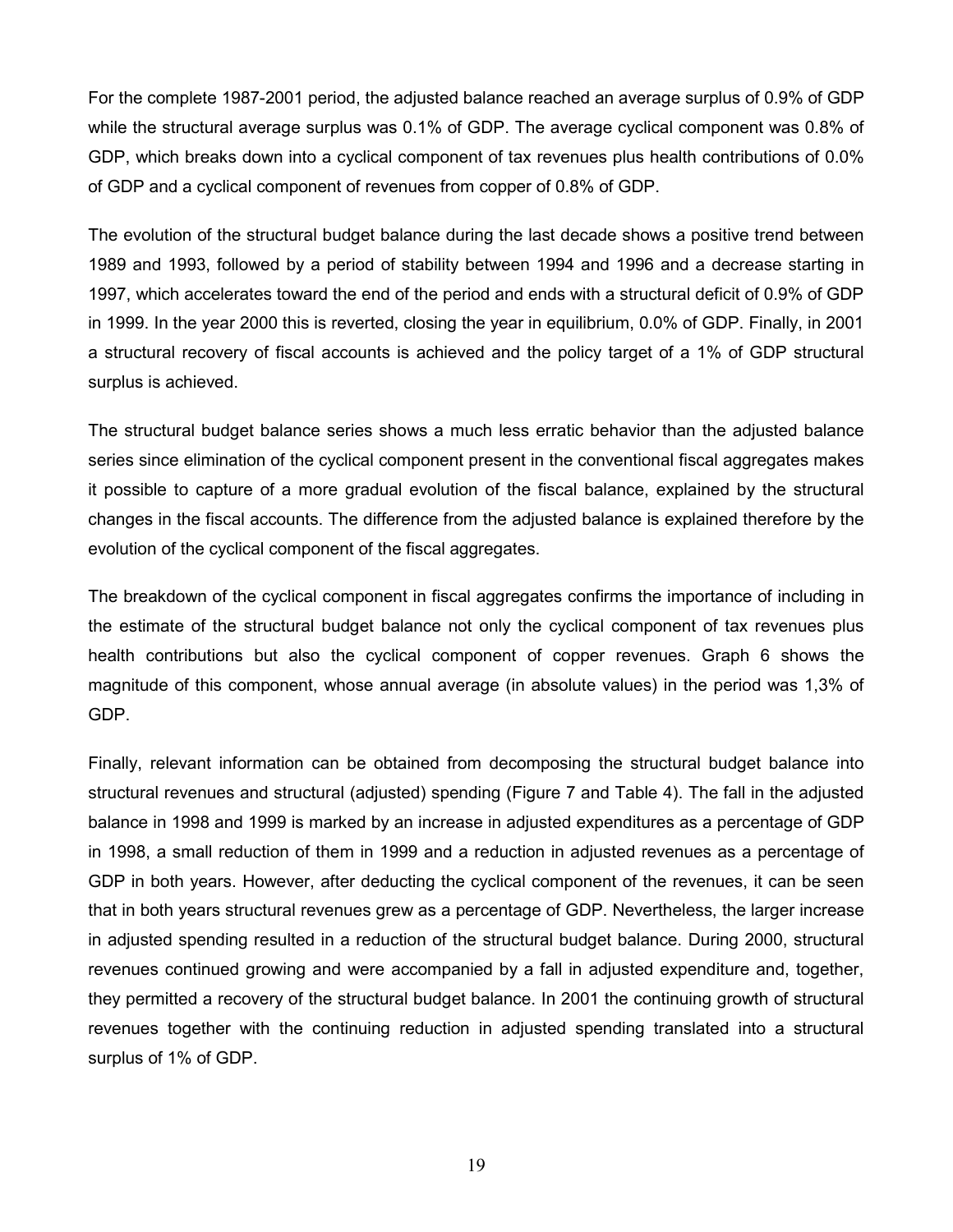# **IV. THE USE OF THE STRUCTURAL BUDGET BALANCE FOR THE PROSPECTIVE ANALYSIS OF FISCAL POLICY**

The government's objective for developing the methodology of the structural budget balance for Chile has been to facilitate its use for the prospective analysis of the fiscal policy by the general public. Although this document applied the methodology of the structural budget balance to estimate the fiscal accounts ex - post, the true interest and utility of this methodology are in the ex – ante analysis and formulation of the fiscal policy.

The discussion of the Public Sector's Budget Law every year will be enriched by an additional element constituted by the evolution of the structural budget balance. The following equations summarize the application of the structural budget balance indicator in the process of elaboration of the Budget Law with the structural surplus target of 1% of GDP. The variables are expressed as percentages of GDP and they correspond to the Budget Law's annual period.

The first step consists in determining a forecast of the structural revenues, which are obtained from the forecast of conventional revenues implicit in Budget Law after carrying out the necessary accounting adjustments and the adjustments for the economic cycle and the fluctuations in the price of the copper. Therefore, they will depend on the forecasted output and copper price gaps.

$$
(11) \tIE = ICO + DFCC - RP - IP - VAF + AC
$$

Where each variable is the forecast for the budgetary year:

IE = Structural Revenues, ICO = Conventional Revenues in the Budget Law, DFCC = Deposits to the FCC, RP = Recovery of Loans, IP = Revenues from Privatizations, VAF = Sale of Financial Assets and AC = Cyclical Adjustments for Economic Activity and the Price of Copper.

Once the evolution of structural revenues is estimated, structural spending consistent with the target of a structural surplus of 1% of GDP must be calculated.

(12) *GEM* = *IE* −1

Where:

GEM = Maximum Level of Structural Spending Consistent with the Fiscal Policy Rule and 1 = Structural Surplus Target.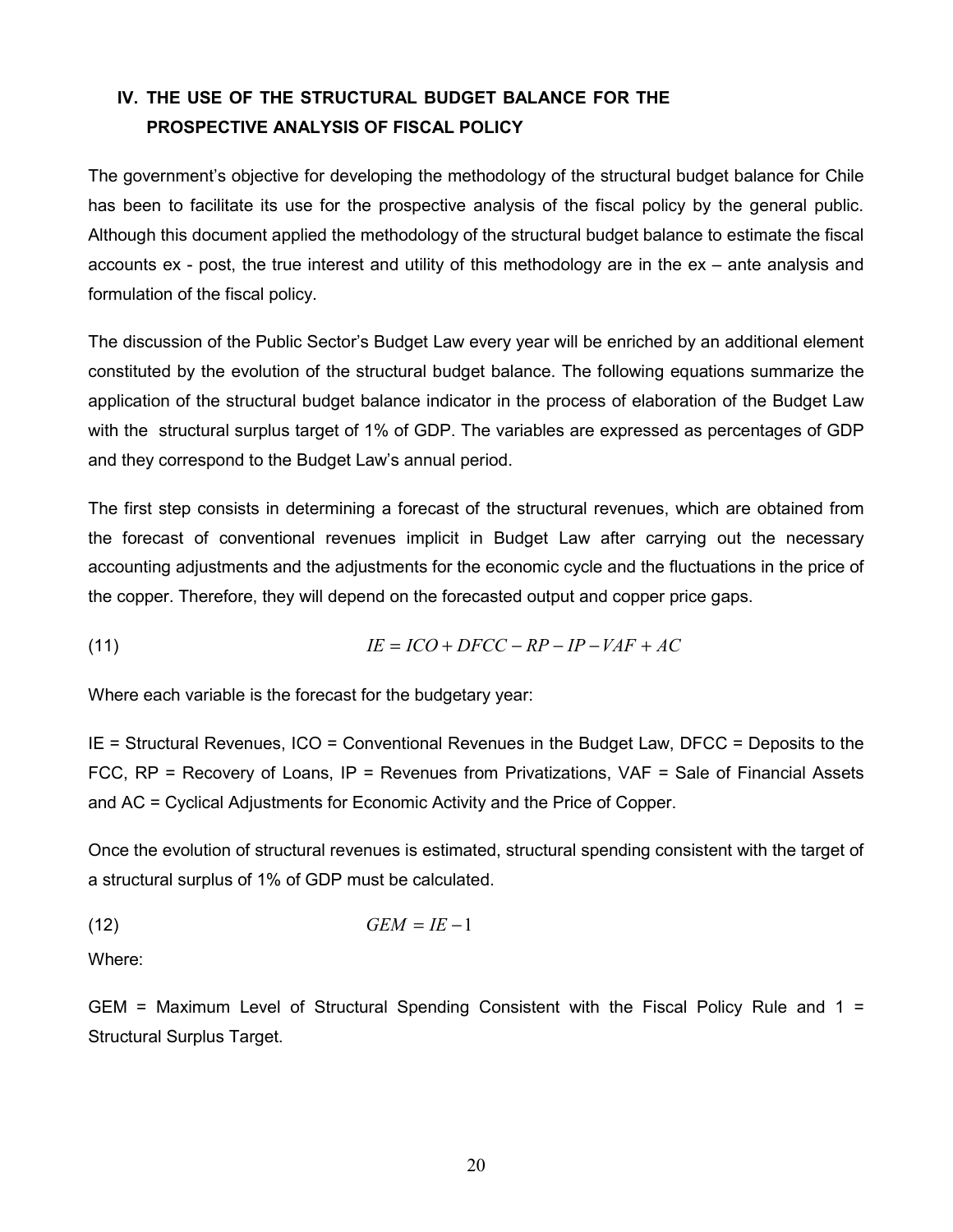Starting from the level of structural spending that satisfies the previous condition, conventional spending that is compatible with the fiscal goal is derived by carrying out the necessary accounting adjustments.

$$
(13)\qquad GCM = GEM - CTYV + CP + GBR - IBR + FEPP
$$

Where:

GCM = Maximum Level of Conventional Spending Consistent with the Fiscal Policy Rule, CTYV = Purchases of Bonds and Securities,  $CP =$  Granting of Loans, GBR = Conventional Spending in Recognition Bonds, IBR = Interests Accrued by Recognition Bonds and FEPP = Use of FEPP

Therefore, a limit to the maximum allowed growth of conventional public spending is obtained based on the previous year's execution.

When interpreting the evolution of the structural budget balance implicit in the Budget Law it should be taken into account that during the 90s fiscal spending was not fully executed. Thus, some measure of the historical under – execution of the Budget Law must be considered to achieve a better approximation of the structural result implicit in Budget Law. For this purpose it is useful to point out that the average execution of approved public spending, after adjustments to the Law, has been 99,1% since 1990.

#### **V. FINAL CONSIDERATIONS**

When the structural budget balance indicator stops to be used as a simple indicator of fiscal policy and starts to be used as the base for the formulation of fiscal policy, methodological aspects that deserve bigger discussion appear.

The first one refers to the institutional scope of the measure. Although structural budget balances can be estimated for a wider coverage than the Central Government, it is a coverage particularly representative of the influence of fiscal policy in Chile because of the following reasons: (i) Institutional constraints assure that the aggregate overall balance of the municipal governments is essentially zero. (ii) Although public universities are allowed to borrow, they have a relatively reduced financial weight inside the public sector. (iii) Except for rare cases, state owned enterprises register surplus, and the participation of the government in their profits is registered in the accounts of the Central Government. The government's accounts also capture the capital transfers provided to those public firms for which their profits are not enough to finance investment plans. (iv) The Central Bank's quasi-fiscal deficit has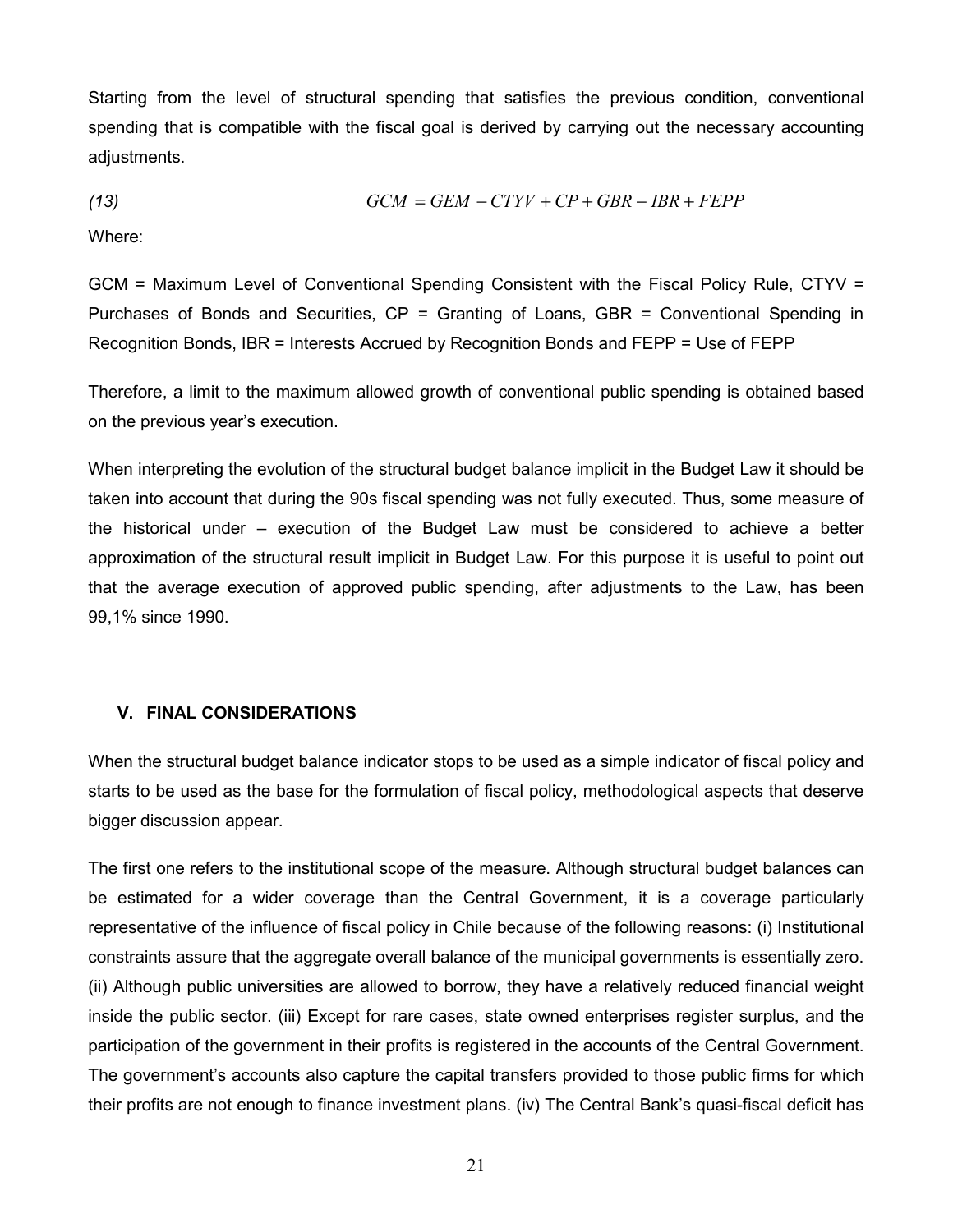decreased in the last years to levels below 1% of GDP, without exhibiting significant variations from one period to another. Thus, although it is appropriate to include it in the analysis of the global balance of the public sector, it is not indispensable to analyze the annual changes in the fiscal position. Having justified the chosen coverage, if the scope of the indicator was enlarged then it would be necessary to adjust the target balance so that it results in an accumulation of assets consistent with the accumulation implicit in the current rule.

A second relevant methodological issue is the calculation of the reference price of copper because it occurs that the determination of a high price implies higher spending and/or the estimation of a larger structural surplus. To limit the possibility of an irresponsible fiscal behavior through the determination of this reference price and to increase the credibility of the new policy framework, the Ministry of Finance asks an external committee of experts from universities, research centers, mining companies and the financial sector, to determine this price. This committee gives the most probable average price for the next 10 years as the reference price. This is done immediately before the preparation of the Budget Law.

A third methodological issue refers to the possibility of adjusting spending entries that might contain cyclical effects. Perhaps the most emblematic case is that of the emergency employment programs, which in the limit could be excluded completely from the structural budget balance. The structural budget balance indicator developed in this paper doesn't consider this type of adjustment since all of the public expenditures with cyclical components depend on policy decisions. Therefore they are not exogenous. Indeed, there are no relevant expenditure programs that have a cyclical behavior mandated by law.

Finally, it is important to point out that the interpretation in real time of the structural budget balance should put special attention to the estimates of the interests of the recognition bonds and of the output gap. The estimate of the recognition bonds' interests uses the information available at the date of the estimate and, since there are new recognition bonds issued continually with affiliation dates prior to the date of the estimation and problems with part of the information in the records of the INP, it is incomplete. For this reason, each time that new information is available and the interests are recalculated, it will also be necessary to correct the estimates made for previous years. Similarly, the estimation of the output gap also deserves special attention because the potential output is not observable and its estimate might also vary when new information is available. For this reason, every time that new information is available it will be necessary to update the last estimates of potential GDP and the forecasts used for the prospective analysis. Indeed, when the IMF publishes the structural budget balance indicator for developed economies it recommends considering it as an approximation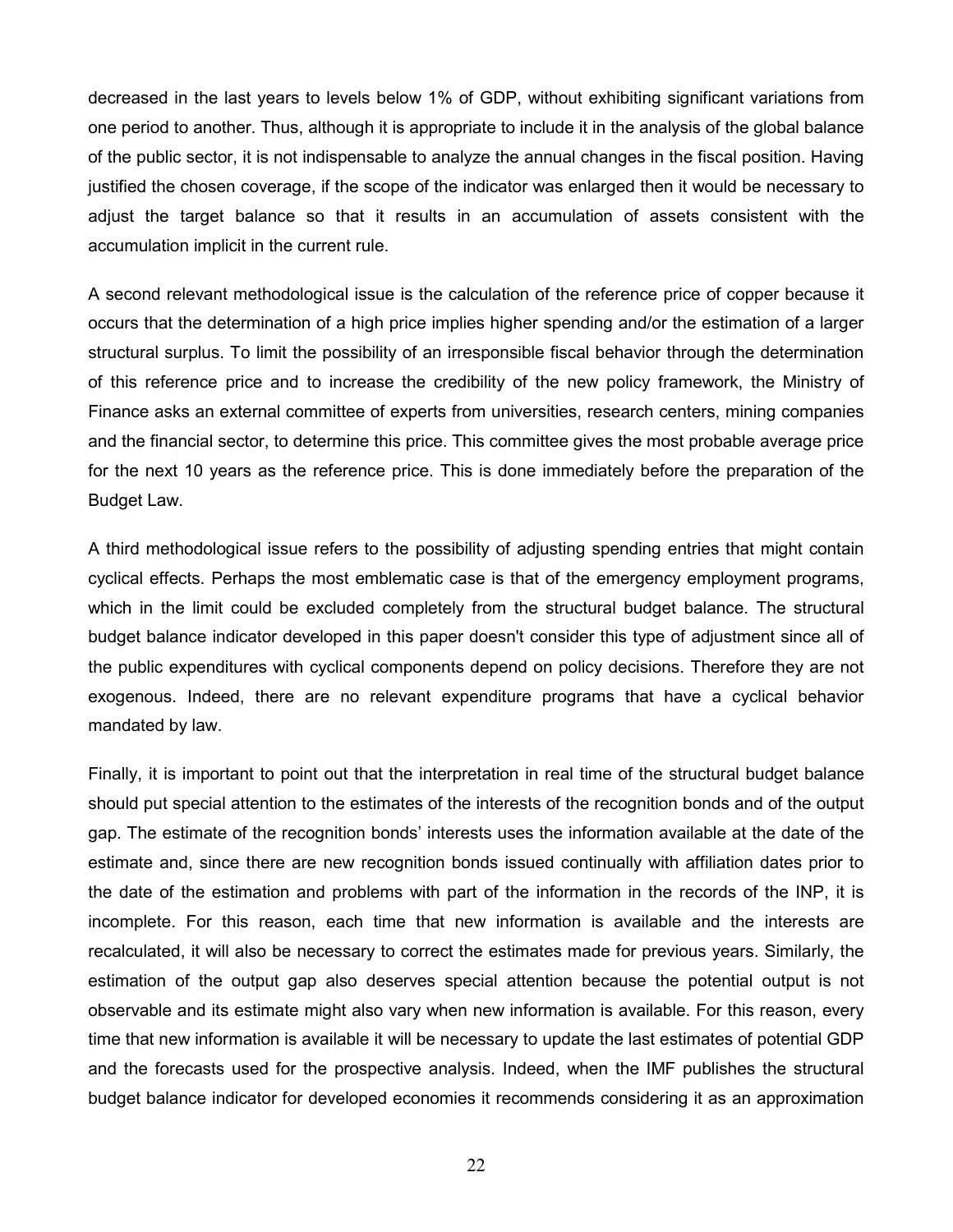because of the implicit uncertainty in the estimation of the indicator. This uncertainty, however, doesn't limit the utility of the indicator.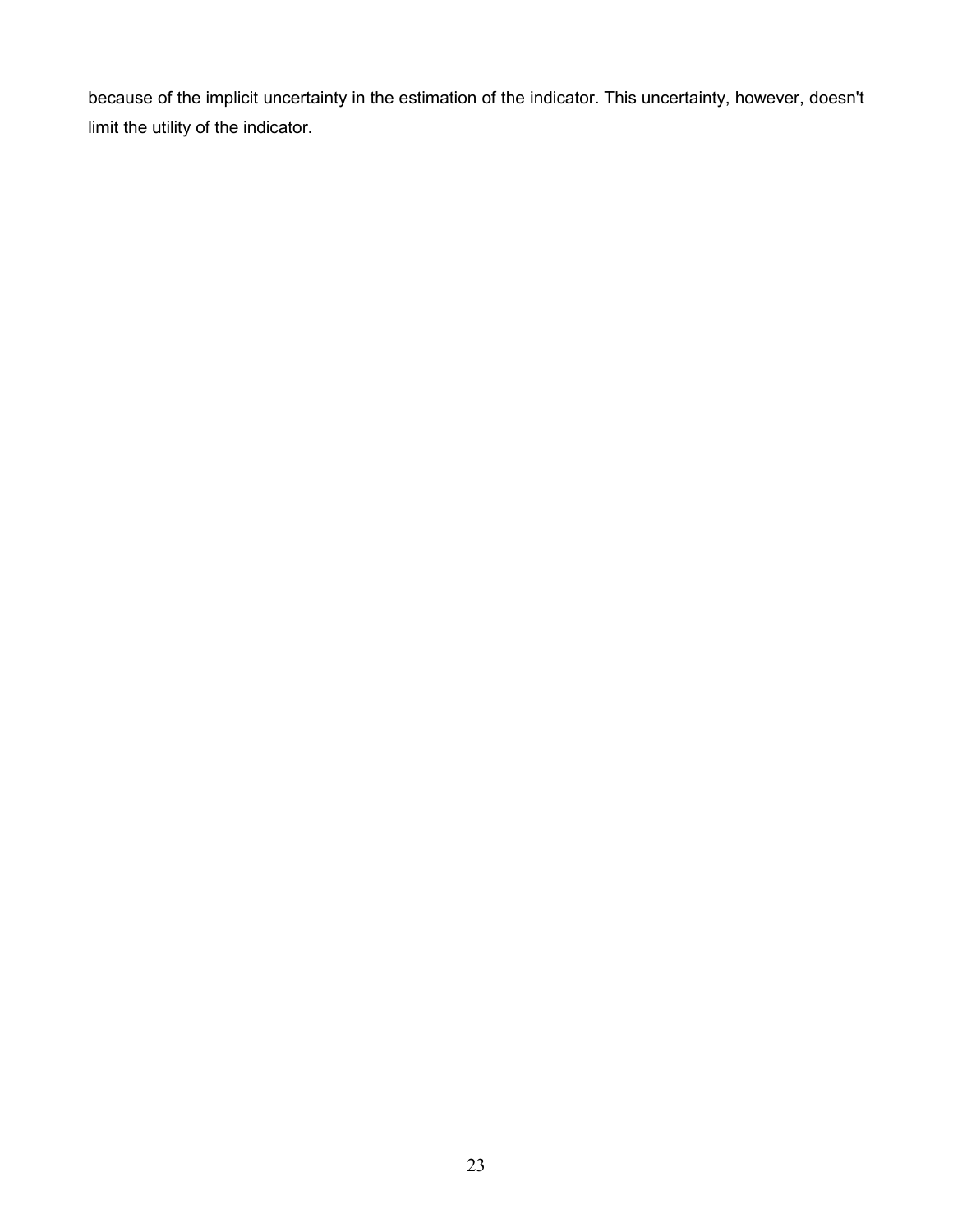#### REFERENCES

- Alessina, A. y R. Perotti (1999). "Budget Deficits and Budget Institutions", in Fiscal Institutions and Fiscal Performance. Edited by Poterba, James M., and Jurgenvon Agen. Chicago: The University of Chicago Press.
- Dirección de Presupuestos (1996). *Estadísticas de las Finanzas Públicas 1987-1995*. Santiago, Chile: Ministerio de Hacienda.
- Dirección de Presupuestos (1998). *Estadísticas de las Finanzas Públicas 1988-1997*. Santiago, Chile: Ministerio de Hacienda.
- Dirección de Presupuestos (2000). Aspectos Macroeconómicos del Proyecto de Ley de Presupuestos del Sector Público 2000. Santiago, Chile: Ministerio de Hacienda.
- Dirección de Presupuestos (2001). *Estadísticas de las Finanzas Públicas 1991-2000*. Santiago, Chile: Ministerio de Hacienda.
- International Monetary Fund (1996), *World Economic Outlook*, May.
- International Monetary Fund (1998). World Economic Outlook, October.
- Giorno, C., P. Richardsone, D. Roseveare, P. van den Noord, (1995). "Estimating Potential Output Gaps and Structural Budget Balances". *OECD Economics Working Paper* N°152.
- Hagemann, R. (1999). "The Structural Budget Balance. The IMF´s Methodology". *IMF Working Paper N°95*, July.
- Marcel, M. (1997). "Indicadores para la medición y evaluación de la política fiscal macroeconómica: una aplicación para Chile". Mimeo, July.
- --------------, M. Tokman, R. Valdés y P. Benavides (2001). "Balance Estructural del Gobierno Central: Metodología y Estimaciones para Chile 1987-2000*", Estudios de Finanzas Públicas N°1. Dirección de Presupuestos*, September.
- Marshall, J. y K. Schmidt-Hebbel (1988). "Un Marco Analítico-Contable para la Evaluación de la Política Fiscal en América Latina", CEPAL, Serie Política Fiscal, N.1.
- Roldós, J. (1997). "El Crecimiento del Producto Potencial en Mercados Emergentes: El Caso de Chile". En Análisis Empírico del Crecimiento Chileno. CEP-ILADES.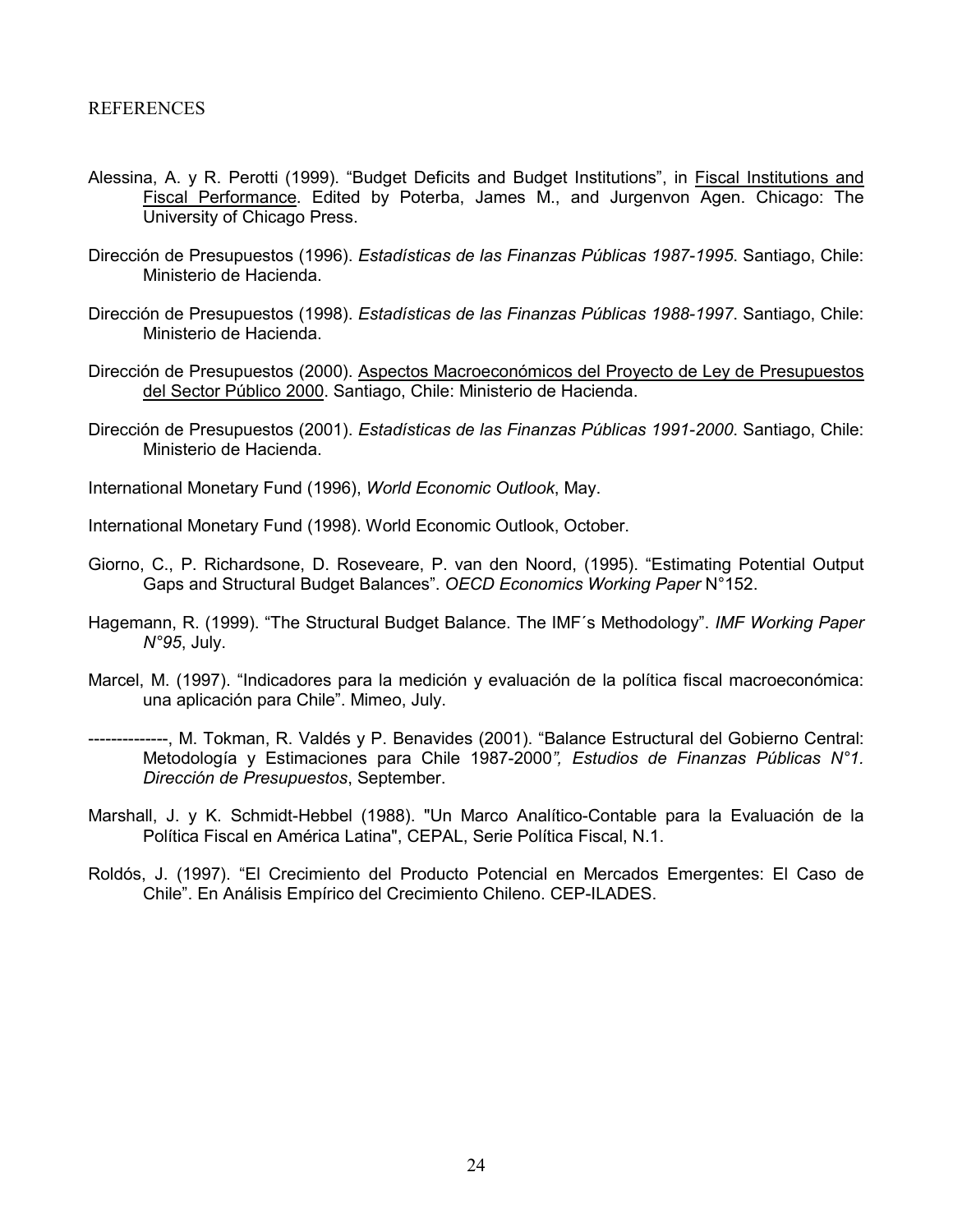| Table 1                                                                               |
|---------------------------------------------------------------------------------------|
| Series of Accounting Adjustments made to the Conventional Budget Balance 1987 – 2001. |
| (Millions of Chilean pesos of each year)                                              |

| Year | <b>Purchase of</b><br><b>Bonds and</b> | Recovery of<br>loans | <b>Granting of</b><br>loans | <b>Use</b><br><b>FEPP*</b> | $FCC**$              | <b>Revenues from</b><br>Privatization          | <b>Total of Sale</b><br><b>Rent of</b><br>of Financial Investments |                  | Recognition<br><b>Bonds</b> (RB) | <b>Interests</b><br><b>RB</b> |
|------|----------------------------------------|----------------------|-----------------------------|----------------------------|----------------------|------------------------------------------------|--------------------------------------------------------------------|------------------|----------------------------------|-------------------------------|
|      | <b>Securities</b>                      |                      |                             |                            |                      | included in Sale of<br><b>Financial Assets</b> | <b>Assets</b>                                                      |                  |                                  |                               |
| 1987 | 3,804                                  | 32,885               | 24,875                      | $\boldsymbol{0}$           | 21,153               | $\Omega$                                       | 56,336                                                             | $\theta$         | 18,490                           | 78,433                        |
| 1988 | 3,227                                  | 36,922               | 41,483                      | $\boldsymbol{0}$           | 179,867              | 104,437                                        | 105,441                                                            | $\boldsymbol{0}$ | 25,115                           | 91,856                        |
| 1989 | 903                                    | 40,570               | 64,896                      | $\mathbf{0}$               | 281,867              | 89,569                                         | 93,330                                                             | $\boldsymbol{0}$ | 31,199                           | 115,647                       |
| 1990 | 195                                    | 50,087               | 57,791                      | $\boldsymbol{0}$           | 215,445              | 47,765                                         | 49,695                                                             | $\boldsymbol{0}$ | 46,293                           | 152,253                       |
| 1991 | 381                                    | 64,860               | 75,495                      | 21,274                     | 81,473               | 24,178                                         | 38,418                                                             | 0                | 53,276                           | 186,568                       |
| 1992 | 4,608                                  | 77,805               | 121,462                     | $-4,137$                   | 40,148               | 16,648                                         | 55,566                                                             | $\boldsymbol{0}$ | 75,233                           | 216,591                       |
| 1993 | 2,120                                  | 101,730              | 108,676                     | $-12,089$                  | $-35.191$            | 12,725                                         | 35,620                                                             | $\boldsymbol{0}$ | 110,950                          | 248,720                       |
| 1994 | 4,479                                  | 114,854              | 122,443                     | $-11,047$                  | 36,228               | 7,700                                          | 33,202                                                             | 0                | 143,291                          | 275,011                       |
| 1995 | 1,519                                  | 135,103              | 120,115                     | 2,702                      | 278,719              | 2,809                                          | 43,529                                                             | $\boldsymbol{0}$ | 178,953                          | 299,436                       |
| 1996 | 3,442                                  | 147,532              | 144,223                     | 18,824                     | 77,960               | 925                                            | 14,413                                                             | $\boldsymbol{0}$ | 210,369                          | 318,589                       |
| 1997 | 26,704                                 | 153,206              | 180,184                     | 17,368                     | 43,784               | 55                                             | 13,340                                                             | $\mathbf{0}$     | 259,933                          | 332,805                       |
| 1998 | 5,437                                  | 154,213              | 193,982                     |                            | $-47,074$ $-161,553$ | 142                                            | 25,934                                                             | $\theta$         | 303,754                          | 338,006                       |
| 1999 | 29,224                                 | 152,396              | 147,769                     |                            | 60,443 -233,779      | 1,186                                          | 19,812                                                             | 75,522           | 368,807                          | 328,831                       |
| 2000 | 4,115                                  | 126,176              | 200,648                     |                            | 184,743 -63,935      | $\theta$                                       | 12,224                                                             | 359,313          | 415,935                          | 317,823                       |
| 2001 | 1,485                                  | 145,839              | 172,869                     | 8,458                      | 267,434              | $\theta$                                       | 17,492                                                             | 0                | 493,158                          | 308,167                       |

*Source: Budget Office.*

*\*FEPP: Oil Price Stabilization Fund.*

*\*\*FCC: Copper Compensation Fund.*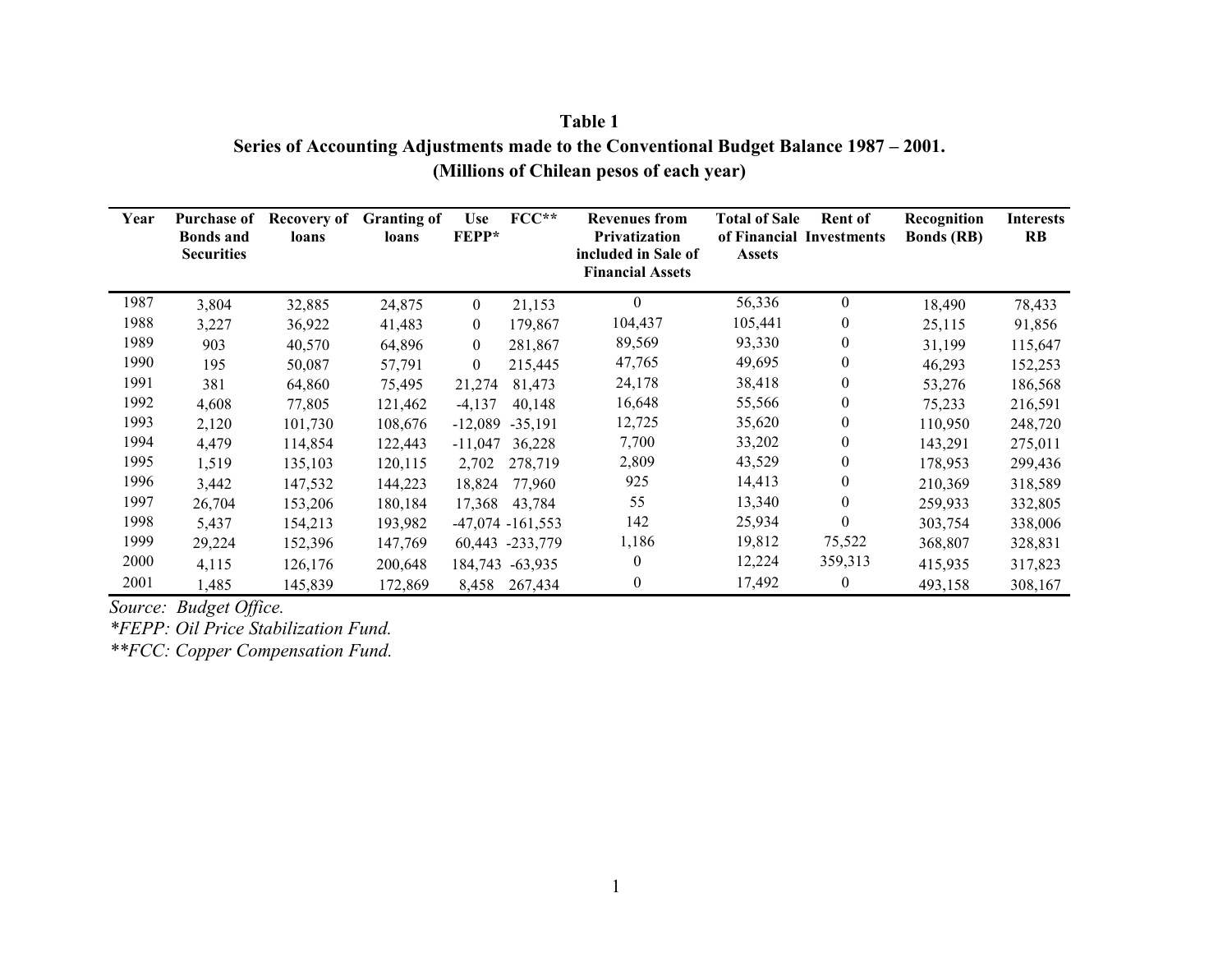| Table 2                                              |
|------------------------------------------------------|
| <b>Accounting Adjustments 1987-2001</b>              |
| (Percentage of GDP according to non-deflated series) |

| Levels                                                              | 1987   | 1988   | 1989   | 1990   | 1991 | 1992 | 1993   | 1994   | 1995 | 1996 | 1997 | 1998   | 1999   | <b>2000</b> | 2001   |
|---------------------------------------------------------------------|--------|--------|--------|--------|------|------|--------|--------|------|------|------|--------|--------|-------------|--------|
|                                                                     |        |        |        |        |      |      |        |        |      |      |      |        |        |             |        |
| <b>Actual Revenues</b>                                              | 27.4   | 25,0   | 23,7   | 21,8   | 23,2 | 23,9 | 24,0   | 23,2   | 22,9 | 24,0 | 23,8 | 23,5   | 23,0   | 24,1        | 24,3   |
| - Recovery of loans                                                 | 0.7    | 0,6    | 0,6    | 0,5    | 0,5  | 0,5  | 0,6    | 0,5    | 0,5  | 0,5  | 0,5  | 0,5    | 0,4    | 0.3         | 0,4    |
| - Privatization Revenues                                            | 0.0    | 1,8    | 1,2    | 0,5    | 0,2  | 0,1  | 0,1    | 0,0    | 0,0  | 0,0  | 0,0  | 0,0    | 0,2    | 1,0         | 0,0    |
| - Sale of Financial assets (*)                                      | 1,2    | 0,0    | 0,1    | 0,0    | 0,1  | 0,3  | 0,1    | 0,1    | 0,2  | 0,0  | 0,0  | 0,1    | 0,1    | 0.0         | 0,0    |
| + Anticipated return of taxes                                       | 0,0    | 0,0    | 0,0    | 0,0    | 0,0  | 0,0  | 0,0    | 0,0    | 0,0  | 0,0  | 0,0  | 0,0    | 0,0    | 0,2         | $-0,2$ |
| Adjusted Revenues without adjustment of FCC                         | 25,5   | 22,5   | 21,9   | 20,7   | 22,3 | 23,0 | 23,2   | 22,5   | 22,2 | 23,4 | 23,3 | 23,0   | 22,3   | 23,0        | 23,6   |
| $+$ Accrued deposits to FCC                                         | 0,5    | 3,0    | 3,8    | 2,3    | 0,7  | 0,3  | $-0,2$ | 0,2    | 1.1  | 0,3  | 0,1  | $-0,5$ | $-0,7$ | $-0.2$      | $-0,7$ |
| <b>Adjusted Revenues</b>                                            | 25,9   | 25,6   | 25,7   | 23,1   | 23,0 | 23,3 | 23,0   | 22,7   | 23,3 | 23,7 | 23,5 | 22,5   | 21,6   | 22,8        | 23,0   |
| <b>Conventional Expenditures</b>                                    | 25,5   | 23,9   | 22,2   | 21,0   | 21,6 | 21,6 | 22,0   | 21,5   | 20,3 | 21,7 | 21,9 | 23,1   | 24,4   | 24,0        | 24,6   |
| - Purchase of Bonds and Securities                                  | 0,1    | 0,1    | 0,0    | 0,0    | 0,0  | 0,0  | 0,0    | 0,0    | 0,0  | 0,0  | 0,1  | 0,0    | 0,1    | 0.0         | 0,0    |
| - Granting of loans                                                 | 0,5    | 0,7    | 0,9    | 0,6    | 0,6  | 0,8  | 0,6    | 0,6    | 0,5  | 0,5  | 0,6  | 0,6    | 0,4    | 0,5         | 0,4    |
| + Use FEPP                                                          | 0.0    | 0,0    | 0,0    | 0,0    | 0,2  | 0,0  | $-0,1$ | $-0,1$ | 0,0  | 0,1  | 0,1  | $-0,1$ | 0,2    | 0,5         | 0,0    |
| - Recognition Bonds                                                 | 0,4    | 0,4    | 0,4    | 0,5    | 0,4  | 0,5  | 0,6    | 0,7    | 0.7  | 0,7  | 0,8  | 0,9    | 1,1    | 1,1         | 1,2    |
| + Interests of Recognition Bonds                                    | 1,7    | 1,6    | 1,6    | 1,6    | 1,5  | 1,4  | 1,4    | 1,3    | 1,2  | 1,1  | 1,1  | 1,0    | 1,0    | 0.8         | 0,8    |
| <b>Adjusted Expenditures</b>                                        | 26,2   | 24,3   | 22,5   | 21,5   | 22,3 | 21,7 | 22,1   | 21,5   | 20,3 | 21,6 | 21,5 | 22,5   | 24,0   | 23,7        | 23,6   |
| <b>Conventional Budget Balance</b>                                  | 1,9    | 1,0    | 1,5    | 0.8    | 1,5  | 2,3  | 2,0    | 1,7    | 2,6  | 2,3  | 2,0  | 0,4    | $-1,5$ | 0.1         | $-0,3$ |
| <b>Adjusted Budget Balance without the FCC</b><br><b>Adjustment</b> | $-0.8$ | $-1,7$ | $-0.6$ | $-0,8$ | 0,0  | 1,3  | 1,1    | 1,0    | 1,9  | 1,8  | 1,8  | 0,5    | $-1,7$ | $-0.7$      | 0,0    |
| <b>Adjusted Budget Balance</b>                                      | $-0.3$ | 1,3    | 3,2    | 1.5    | 0.7  | 1.6  | 0,9    | 1,2    | 3,0  | 2,1  | 2,0  | 0,0    | $-2,4$ | $-0.8$      | $-0,7$ |

*(\*) Sale of Financial Assets is net of the privatizations revenues included in previous row.*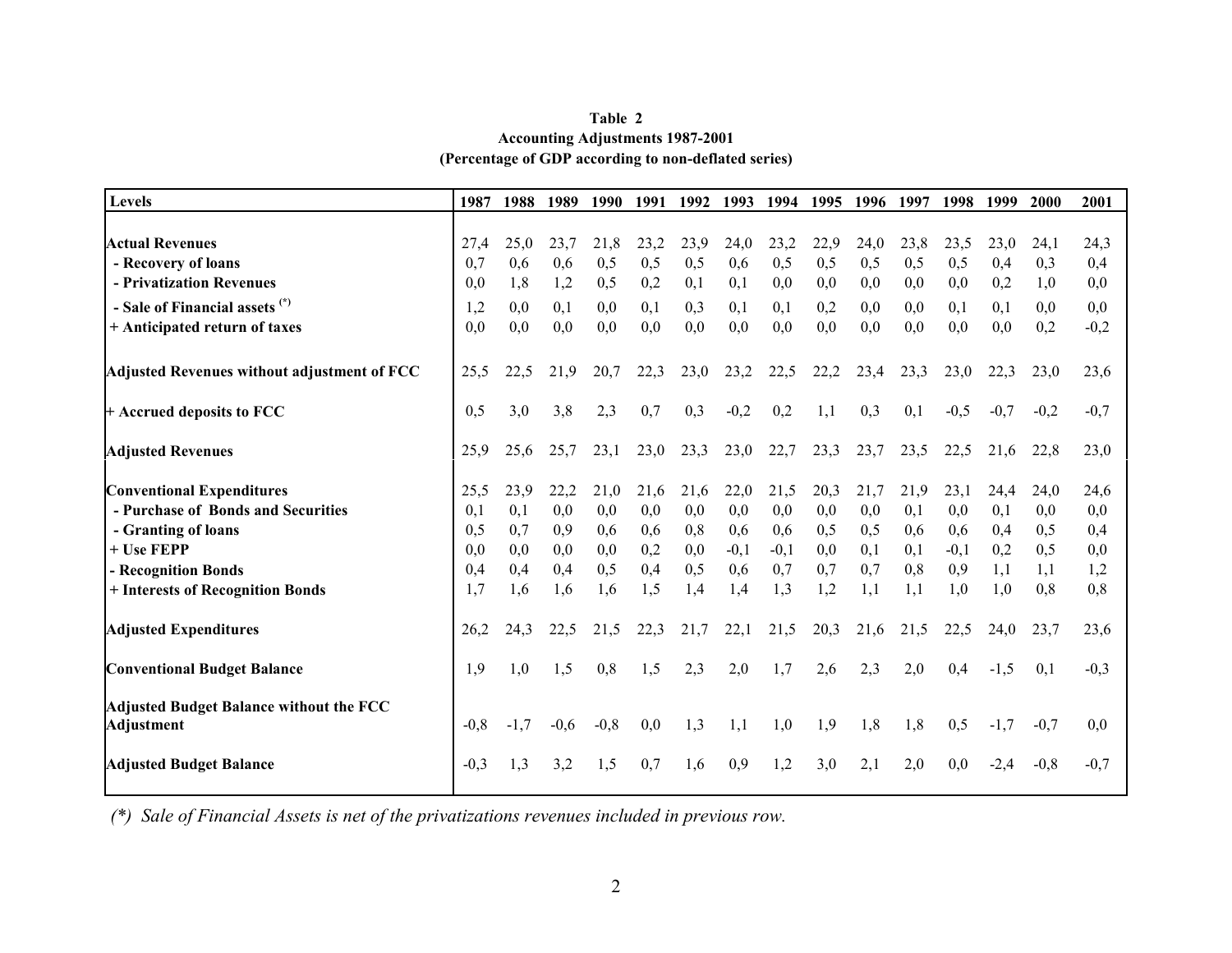| Table 3                                              |
|------------------------------------------------------|
| <b>Structural Budget Balance 1987-2001</b>           |
| (Percentage of GDP according to non-deflated series) |

|                                               | 1987   | 1988   | 1989   | 1990   | 1991           | 1992   | 1993   | 1994   | 1995      | 1996   | 199'   | 1998   | 1999   | 2000           | 2001   |
|-----------------------------------------------|--------|--------|--------|--------|----------------|--------|--------|--------|-----------|--------|--------|--------|--------|----------------|--------|
| <b>LEVELS</b>                                 |        |        |        |        |                |        |        |        |           |        |        |        |        |                |        |
| (1) Conventional Budget Balance               | 1,9    | 1.0    | 1.5    | 0,8    | 1.5            | 2,3    | 2,0    | 1,7    | 2,6       | 2,3    | 2,0    | 0.4    | $-1,5$ | (0, 1)         | $-0.3$ |
| (2) Adjusted Budget Balance                   | $-0,3$ | 1.3    | 3,2    | 1,5    | 0,7            | 1,6    | 0,9    | 1,2    | 3.0       | 2,1    | 2,0    | 0,0    | $-2,4$ | $-0.8$         | $-0.7$ |
| $(3)$ Cyclical Component Tax Revenues +       |        |        |        |        |                |        |        |        |           |        |        |        |        |                |        |
| <b>Mandatory Health Contributions</b>         | $-0,3$ | $-0.1$ | 0.4    | $-0,3$ | $-0.3$         | 0.3    | 0,1    | $-0,3$ | 0.2       | 0.4    | 0.6    | 0.5    | $-0.5$ | $-0.3$         | $-0.6$ |
| (4) Cyclical Component Copper revenues        | 1,3    | 3.7    | 4,5    | 2,9    | 1,1            | 0,6    | $-0,4$ | 0,2    | 1.3       | 0,4    | 0,3    |        | $-1,0$ | $-0.5$         | $-1,0$ |
| (5) Total Cyclical Component                  | 1.0    | 3.6    | 4,9    | 2,6    | 0.8            | 0.9    | $-0,3$ | $-0,1$ | $\cdot$ 6 | 0.7    | 0.9    | $-0.3$ | $-1.5$ | $-0.8$         | $-1.7$ |
| (6) Structural Budget Balance = $(2)$ - $(5)$ | $-1,3$ | $-2,3$ | $-1,6$ | $-1,1$ | $-0.1$         | 0.7    | 1,2    | 1,3    | .4        | 1.4    | 1.1    | 0.3    | $-0.9$ | 0.0            | 1.0    |
| <b>ANNUAL VARIATIONS</b>                      |        |        |        |        |                |        |        |        |           |        |        |        |        |                |        |
| (1) Conventional Budget Balance               |        | $-0.9$ | 0.4    | $-0.7$ | 0 <sub>7</sub> | 0.7    | $-0,3$ | $-0,3$ | 0.9       | $-0,3$ | $-0.4$ | $-1.6$ |        | $\overline{6}$ | $-0.4$ |
| (2) Adjusted Budget Balance                   |        | 1.6    | 1.9    | $-1,7$ | $-0.8$         | 0.9    | $-0,7$ | 0,3    | 1.8       | $-0,9$ | $-0,1$ | $-1,9$ | $-2,4$ | 1.6            | 0.2    |
| (3) Cyclical Component Tax Revenues +         |        |        |        |        |                |        |        |        |           |        |        |        |        |                |        |
| <b>Mandatory Health Contributions</b>         |        | 0,2    | 0,5    | $-0.6$ | $-()$          | 0.7    | $-0,2$ | $-0.4$ | 0.5       | (0.1)  | 0,3    | $-0.2$ | $-1.0$ | 0,2            | $-0,3$ |
| (4) Cyclical Component Copper revenues        |        | 2,4    | 0.7    | $-1,6$ | $-1,8$         | $-0,5$ | $-1,0$ | 0,6    |           | $-1,0$ | $-0,1$ | $-1,0$ | $-0.3$ | 0.5            | $-0.6$ |
| (5) Total Cyclical Component                  |        | 2.6    |        | $-2,2$ | $-1.9$         | 0,1    | $-1,2$ | 0,1    | 1.7       | $-0,8$ | 0,2    |        | $-1.3$ | 0.7            | $-0.9$ |
| (6) Structural Budget Balance = $(2)$ - $(5)$ |        | $-1,0$ | 0.7    | 0.5    | 1.0            | 0.8    | 0,5    | 0,1    | 0,1       | 0.0    | $-0,3$ | $-0.8$ | $-1,1$ | 0.8            | 1,0    |

*(1) Total Revenues – Total Spending.*

*(2) Total Revenues - Total Spending + Purchase of Bonds and Securities +Expenditure in Recognition Bonds – Interest of Recognition Bonds – Use FEPP + FCC –Privatization Revenues Capital Gains - Revenues from Privatizations Sale of Financial Assets – Recovery of Loans + Granting of Loans +Adjustment for Anticipated return of taxes.*

*(3) Adjusted Budget Balance – Tax Revenues –Mandatory Health Contribution + Structural Tax Revenues + Structural Mandatory Health Contributions – Gross Copper Revenues + Structural Copper Revenues.*

*(\*)Preliminary*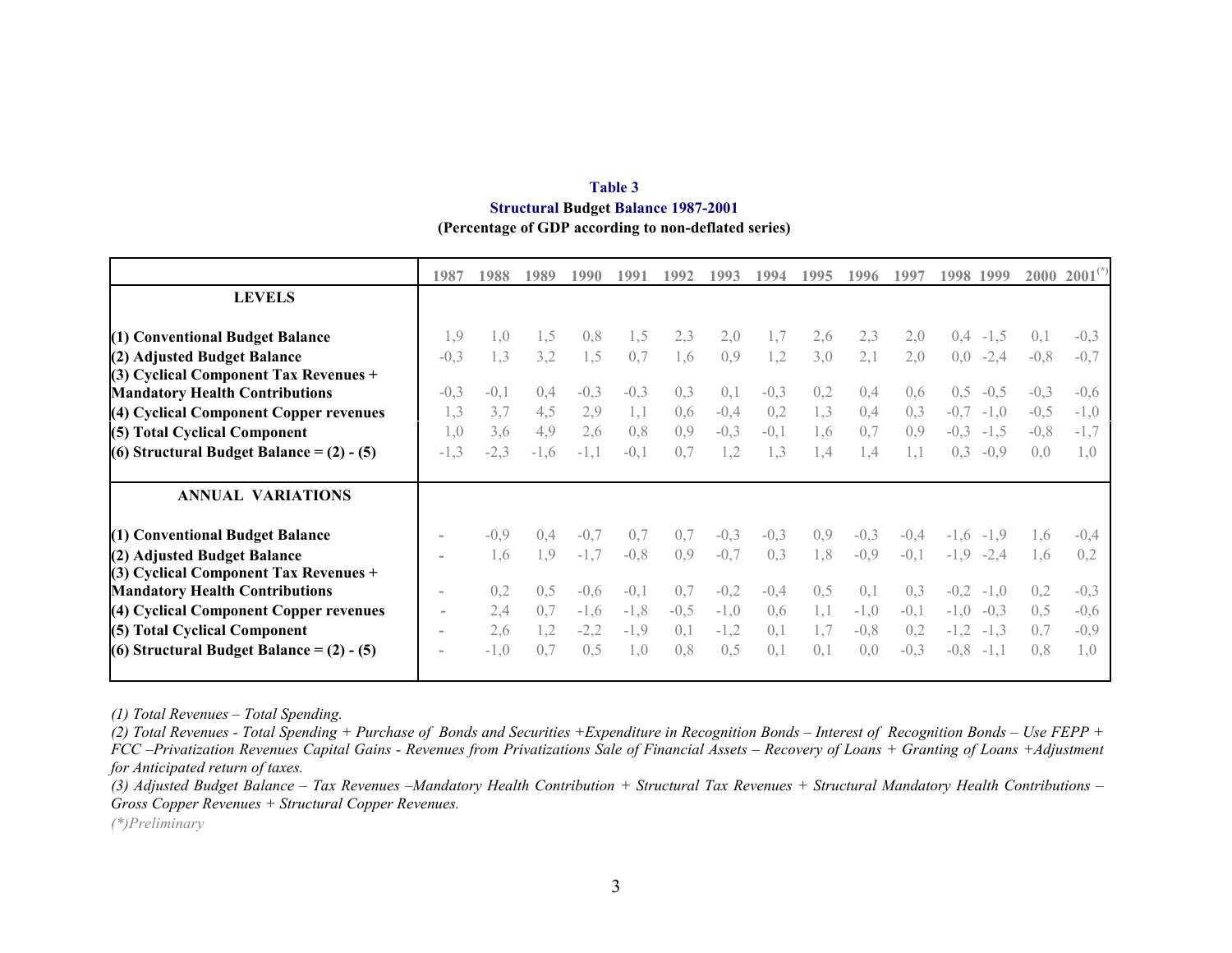| Table 4                                                          |  |
|------------------------------------------------------------------|--|
| <b>Structural Budget Balance Revenues and Expenses 1987-2001</b> |  |
| (Percentage of GDP according to non-deflated series)             |  |

|                                               | 1987   | 1988   | 1989   | 1990   | 1991   | 1992   | 1993   | 1994   | 1995   | 1996   | 1997   | 1998   | 1999   | 2000   | 2001   |
|-----------------------------------------------|--------|--------|--------|--------|--------|--------|--------|--------|--------|--------|--------|--------|--------|--------|--------|
| <b>LEVELS</b>                                 |        |        |        |        |        |        |        |        |        |        |        |        |        |        |        |
|                                               |        |        |        |        |        |        |        |        |        |        |        |        |        |        |        |
| (1) Conventional Revenues                     | 27,4   | 25,0   | 23,7   | 21,8   | 23,2   | 23,9   | 24,0   | 23,2   | 22,9   | 24,0   | 23,8   | 23,5   | 23,0   | 24,1   | 24,3   |
| (2) Adjusted Revenues                         | 25,9   | 25,6   | 25,7   | 23,1   | 23,0   | 23,3   | 23,0   | 22,7   | 23,3   | 23,7   | 23,5   | 22,5   | 21,6   | 22,8   | 23,0   |
| (3) Conventional Spending                     | 25,5   | 23,9   | 22,2   | 21,0   | 21,6   | 21,6   | 22,0   | 21,5   | 20,3   | 21,7   | 21,9   | 23,1   | 24,4   | 24,0   | 24,6   |
| (4) Adjusted Expenses                         | 26,2   | 24,3   | 22,5   | 21,5   | 22,3   | 21,7   | 22,1   | 21,5   | 20,3   | 21,6   | 21,5   | 22,5   | 24,0   | 23,7   | 23,6   |
| (5) Total Cyclical Component                  | 1,0    | 3,6    | 4,9    | 2,6    | 0,8    | 0.9    | $-0,3$ | $-0,1$ | 1,6    | 0,7    | 0,9    | $-0,3$ | $-1,5$ | $-0,8$ | $-1,7$ |
| (6) Structural Revenues = $(2)-(5)$           | 24,9   | 22,0   | 20,9   | 20,4   | 22,2   | 22,3   | 23,3   | 22,8   | 21,7   | 23,0   | 22,6   | 22,8   | 23,1   | 23,6   | 24,7   |
| (7) Structural Budget Balance = $(6)$ - $(4)$ | $-1,3$ | $-2.3$ | $-1.6$ | $-1,1$ | $-0,1$ | 0.7    | 1,2    | 1,3    | 1,4    | 1.4    | 1,1    | 0.3    | $-0,9$ | 0,0    | 1,0    |
|                                               |        |        |        |        |        |        |        |        |        |        |        |        |        |        |        |
| <b>ANNUAL VARIATIONS</b>                      |        |        |        |        |        |        |        |        |        |        |        |        |        |        |        |
| (1) Conventional Revenues                     |        | $-2,5$ | $-1,2$ | $-1,9$ | 1,4    | 0,7    | 0,1    | $-0,7$ | $-0,3$ | 1,1    | $-0,2$ | $-0,3$ | $-0,5$ | 1,1    | 0,1    |
| (2) Adjusted Revenues                         |        | $-0,3$ | 0,1    | $-2,7$ | $-0,1$ | 0.3    | $-0,2$ | $-0,3$ | 0,6    | 0,4    | $-0,3$ | $-1,0$ | $-0,9$ | 1,2    | 0,1    |
| (3) Conventional Spending                     |        | $-1,6$ | $-1,7$ | $-1,2$ | 0.6    | 0.0    | 0,4    | $-0,5$ | $-1,2$ | 1,4    | 0,2    | 1.3    | 1,3    | $-0,5$ | 0,6    |
| (4) Adjusted Expenses                         |        | $-1,9$ | $-1,8$ | $-1,0$ | 0,8    | $-0,6$ | 0,4    | $-0,6$ | $-1,2$ | 1,3    | $-0,1$ | 1,0    | 1,5    | $-0,3$ | 0,0    |
| (5) Total Cyclical Component                  |        | 2,6    | 1,2    | $-2,2$ | $-1,9$ | 0.1    | $-1,2$ | 0,1    | 1,7    | $-0,8$ | 0,2    | $-1,2$ | $-1,3$ | 0,7    | $-0,9$ |
| (6) Structural Revenues = $(2)-(5)$           |        | $-1,0$ | $-1,1$ | $-0,5$ | 1,8    | 0.1    | 0,9    | $-0,5$ | $-1,1$ | 1,2    | $-0.4$ | 0,2    | 0,3    | 0,5    | 1,0    |
| (7) Structural Budget Balance = $(6)$ - $(4)$ |        | $-1,0$ | 0,7    | 0,5    | 1,0    | 0,8    | 0,5    | 0,1    | 0,1    | 0,0    | $-0,3$ | $-0,8$ | $-1,1$ | 0,8    | 1,0    |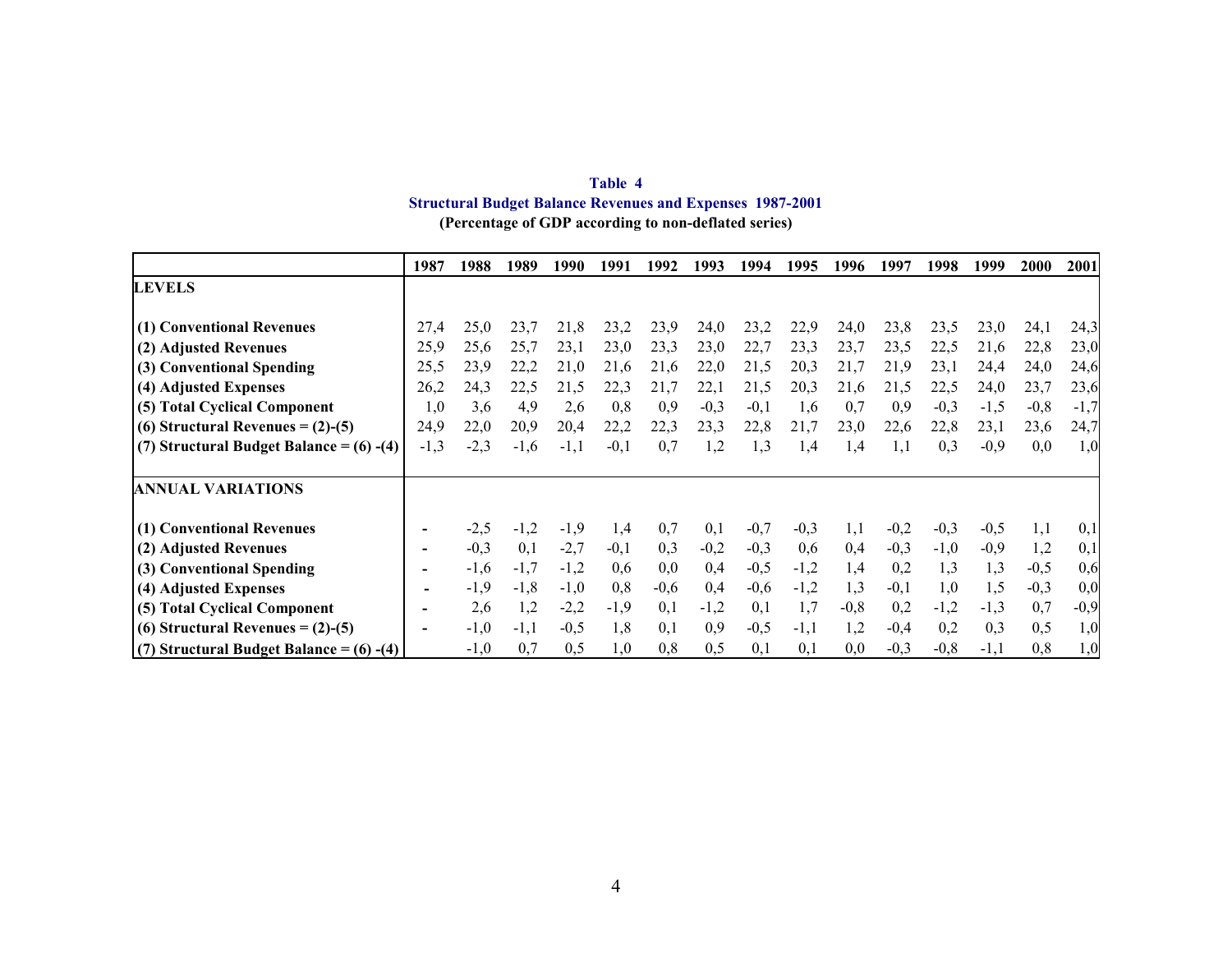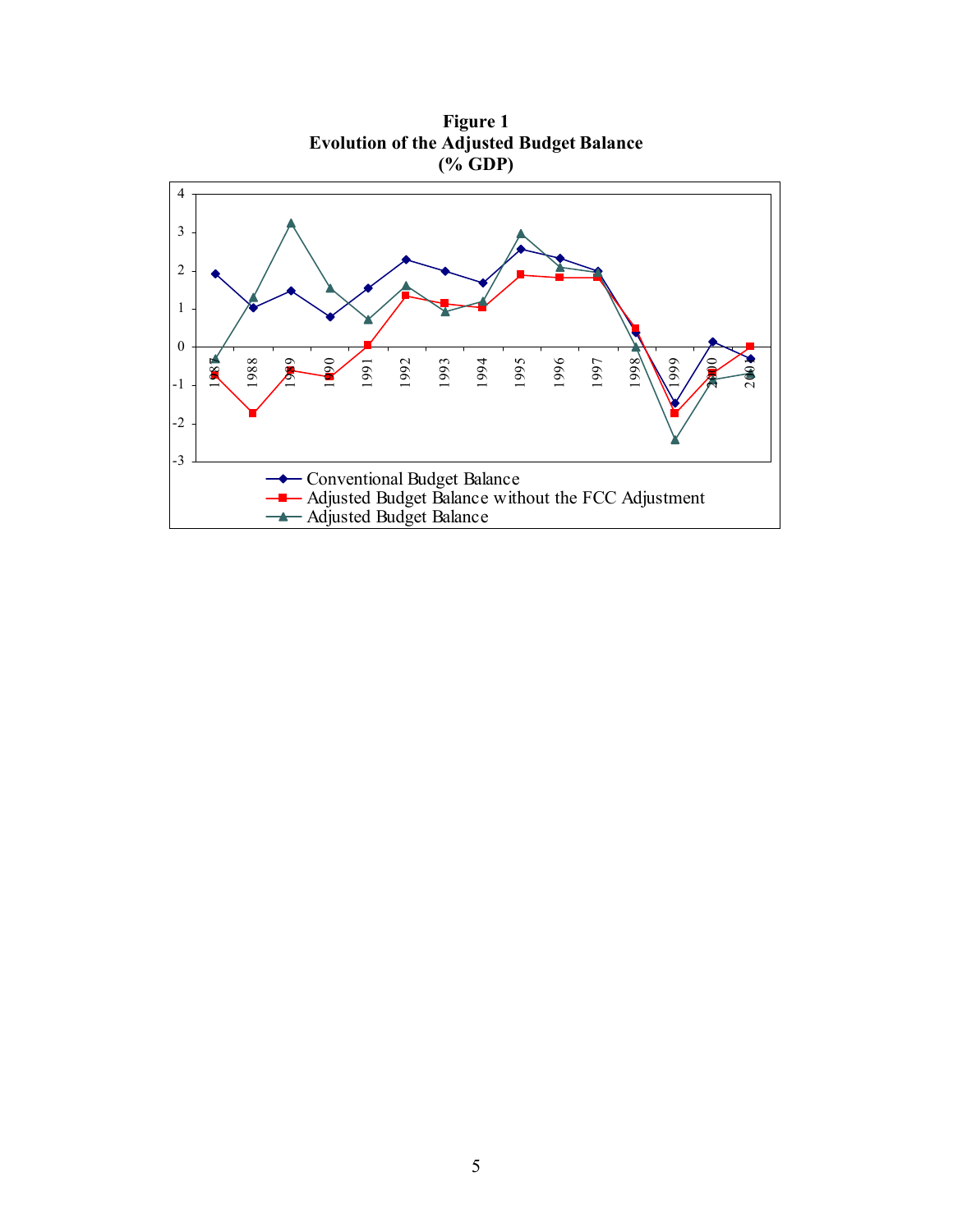

**Figure 2 Output Gap (As a % of GDP)**

 *Positive sign implies GDP > Potential Output.*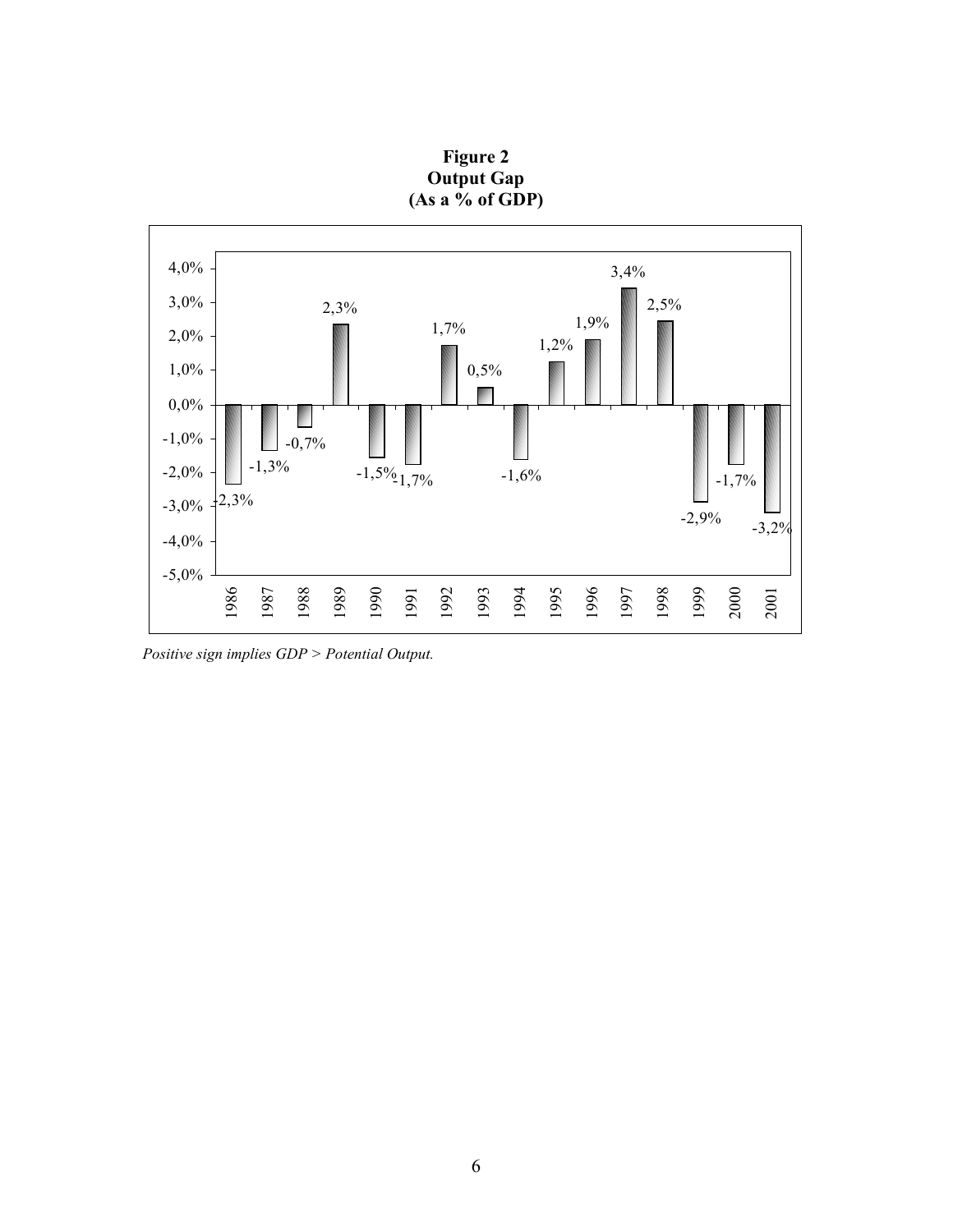

**Figure 3 Evolution of the Price of Refined Copper (USc/lb)**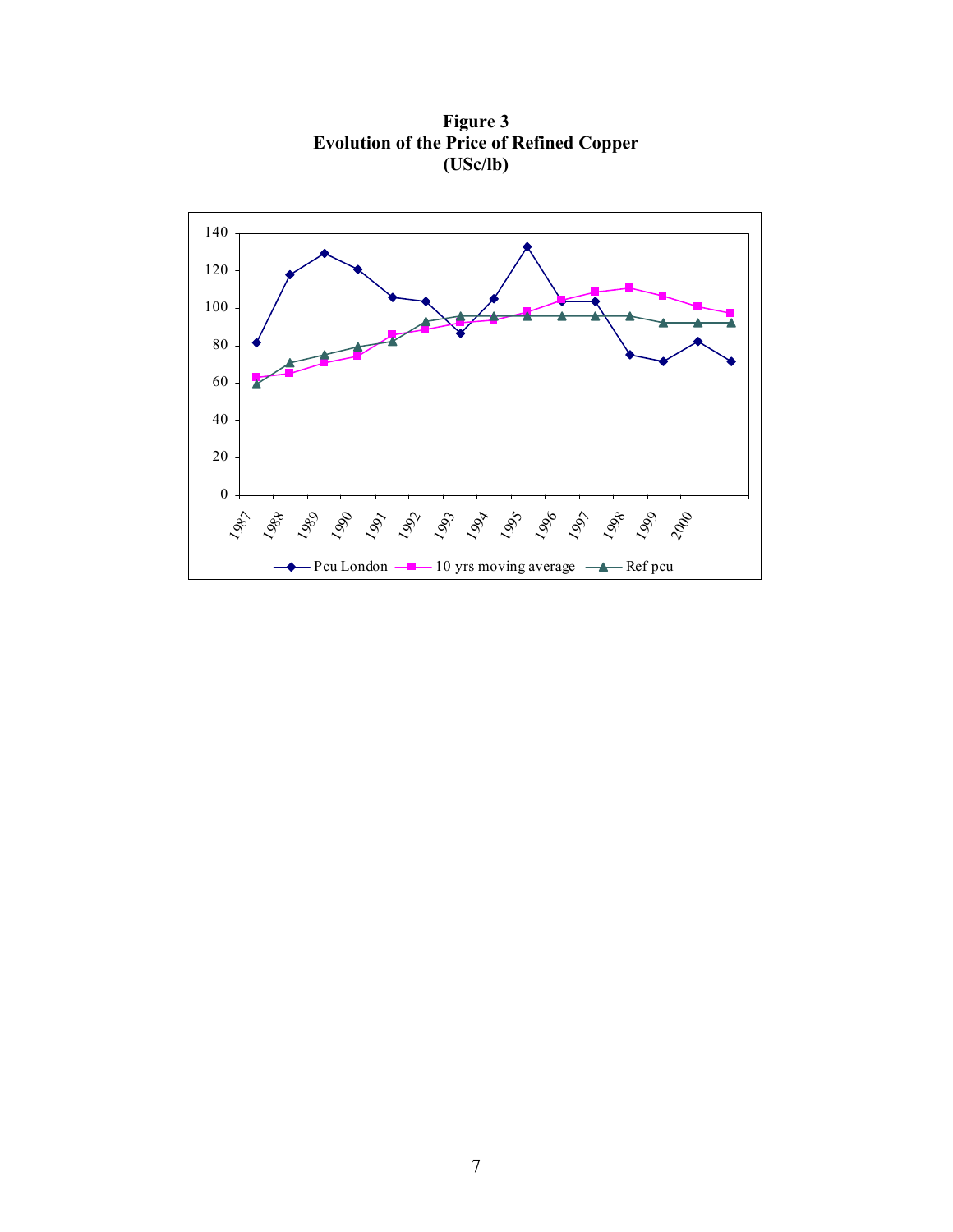**Figure 4 Evolution of the FOB Price of CODELCO'S Exports and of the Reference Price of the FCC (USc/lb)**

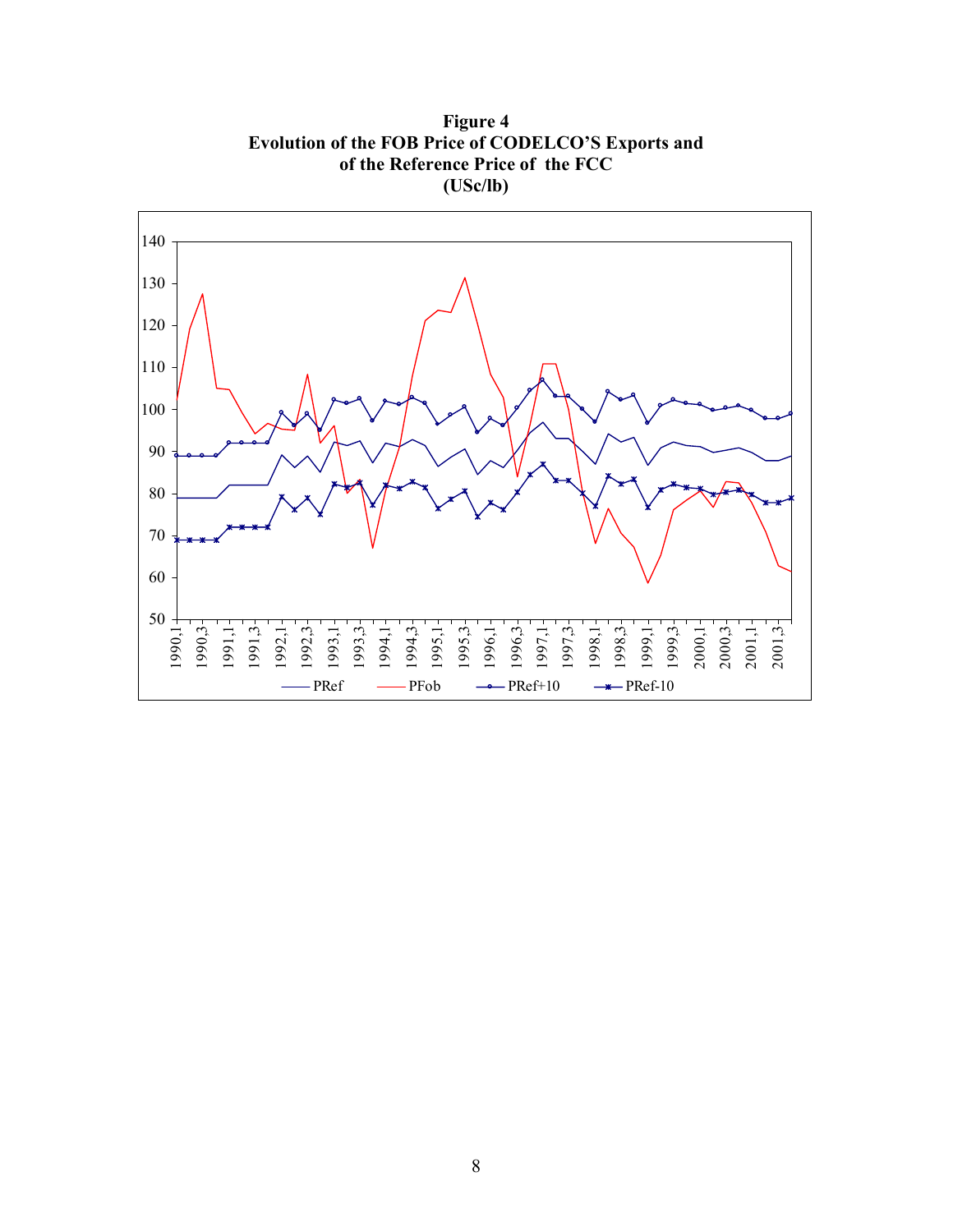**Figure 5 Structural Budget Balance (As % of GDP)**

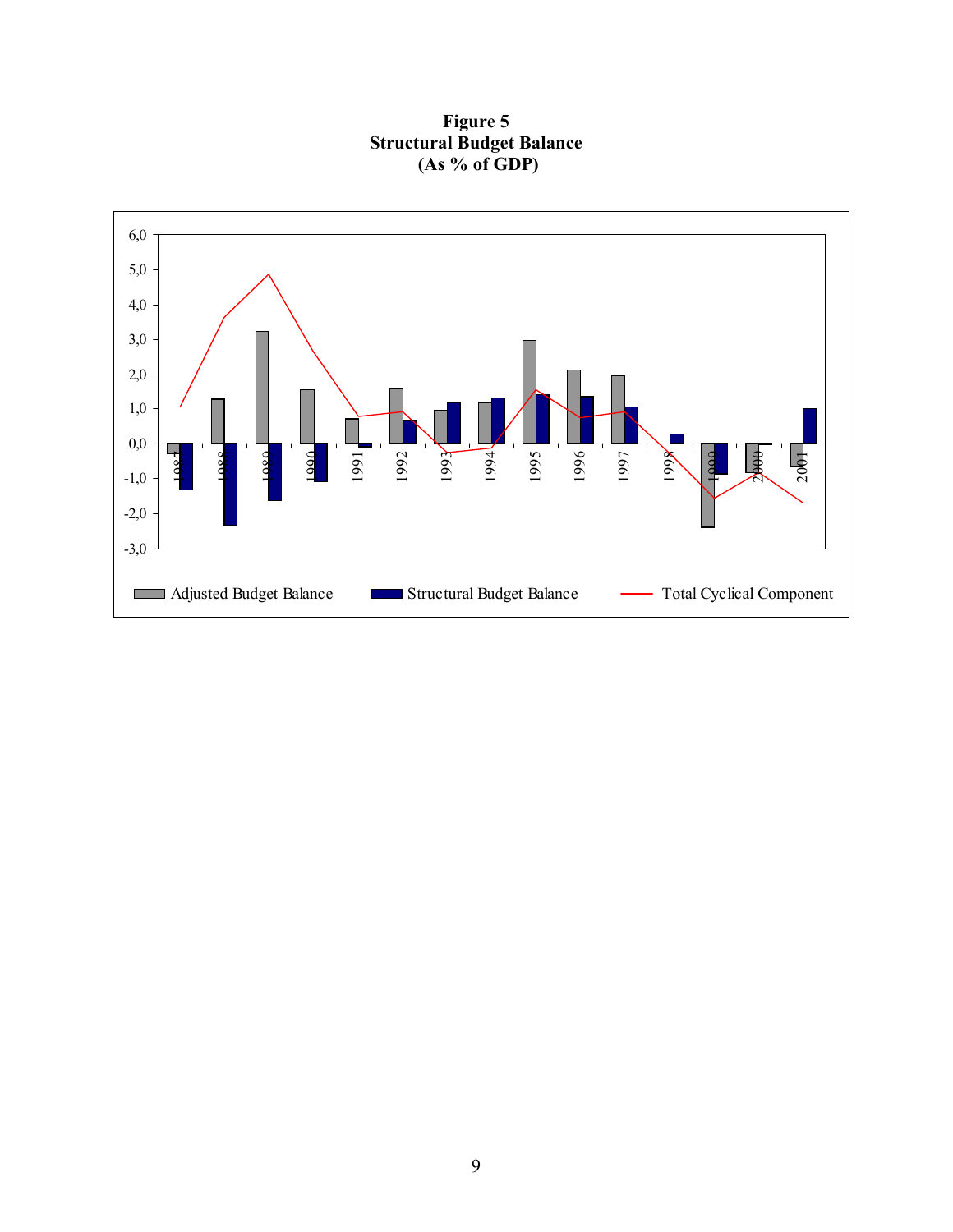**Figure 6 Composition of the Cyclical Component of the Structural Budget Balance (As a % of GDP)**